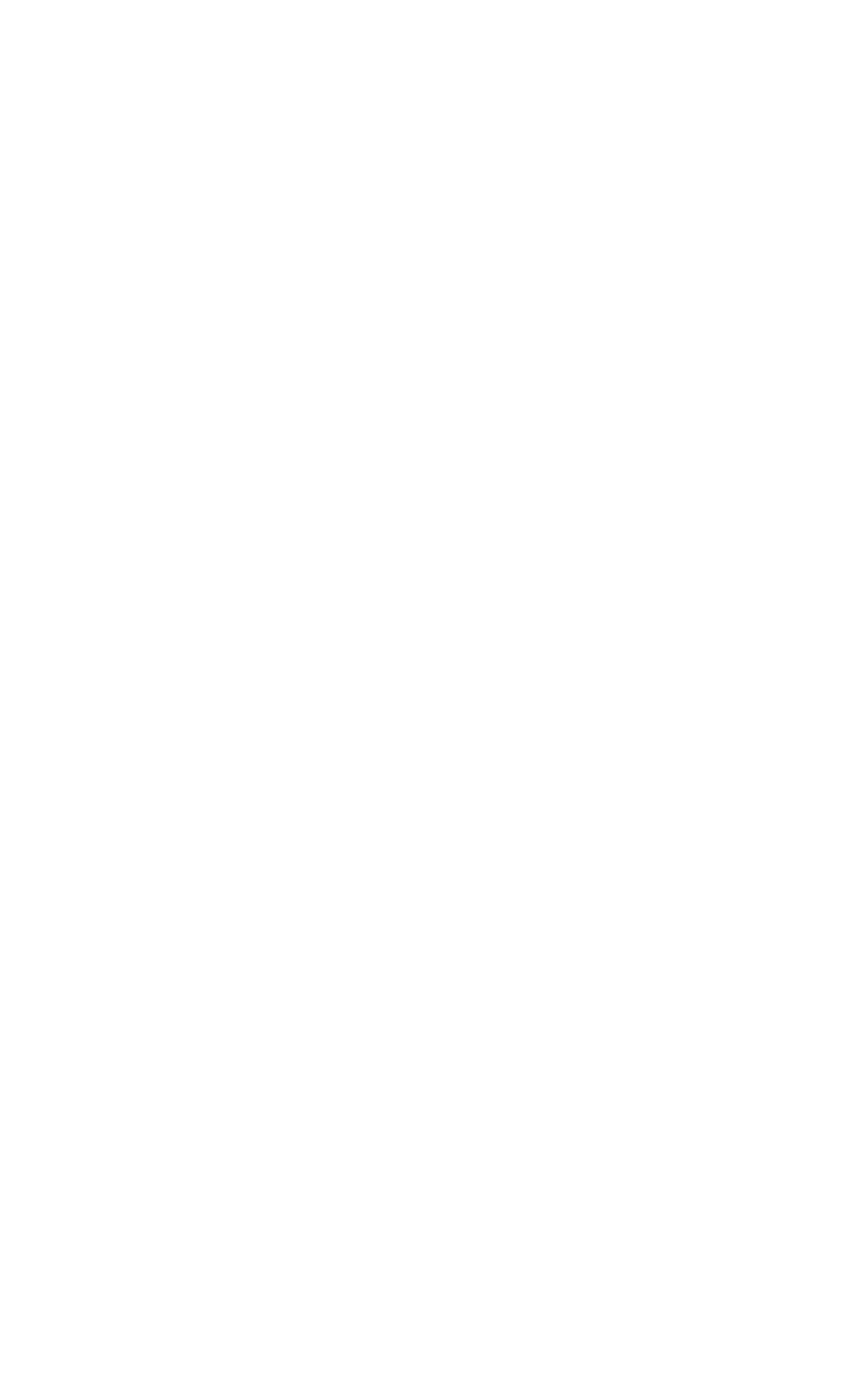## **Bursting Out**

#### **Instrumentation**

Piccolo 2 Flutes 2 Oboes Eb Clarinet 3 Bb Clarinets Eb Alto Clarinet Bb Bass Clarinet 2 Alto Saxophones Tenor Saxophone Baritone Saxophone 2 Bassoons

4 Horns in F 2 Trumpets in Bb 2 Cornets in Bb 3 Trombones Euphonium (incl. optional part for baritone) Tuba

Timpani Percussion (3 players) Bass Drum, Snare Drum, Suspended Cymbal, Vibraphone, Wind Chimes

Duration ca. 6 minutes

This is a TRANSPOSED SCORE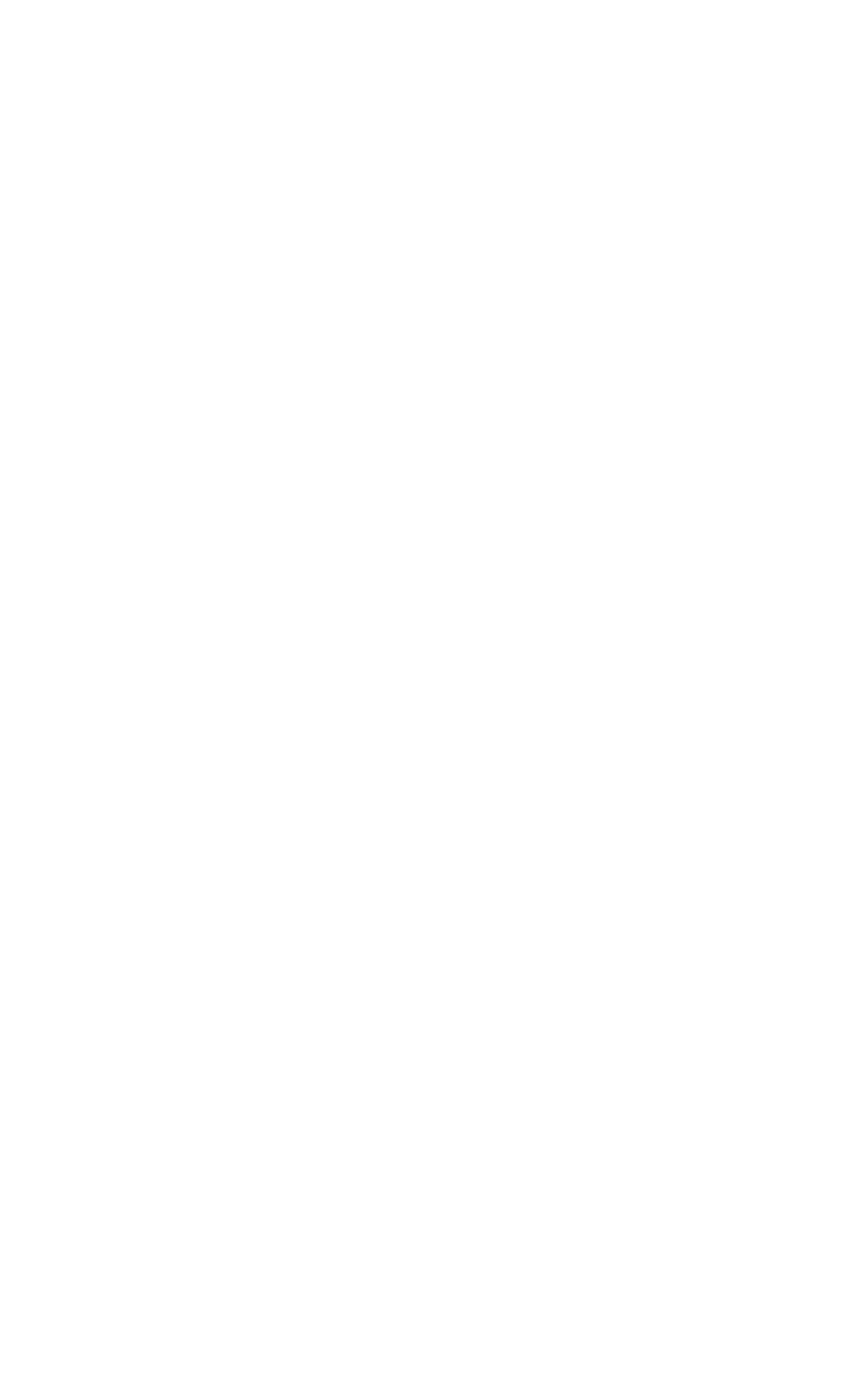## **Bursting Out**

### **Program Note**

This exciting piece for wind ensemble explores the idea of compressed energy and tension being forced tighter and tighter until it literally bursts out. The first half of the piece is a pulsating mosaic of interlocking rhythms, which build in intensity as the music develops. Midway through the piece, there is an abrupt change of mood as the pent-up energy is released into a stomping, roaring dance. The short coda gathers all this together in one final sudden bursting out.

Stylistically this piece leans on jazz harmony, the textures of Reich and Adams, the rhythms of dubstep, house and D&B, but blends them into something unique.

This is a coming-out piece.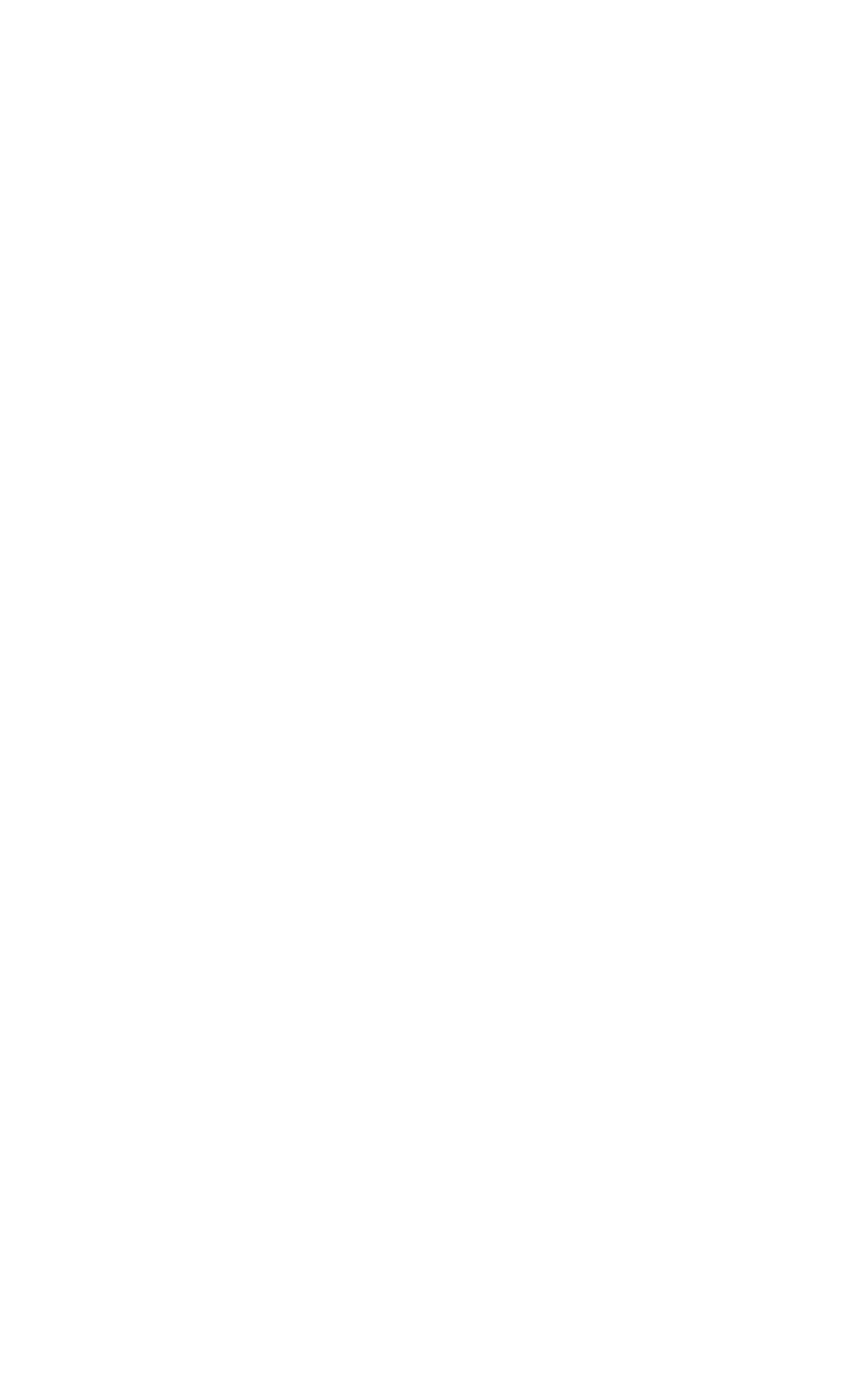#### **Bursting Out** *For Wind Ensemble*

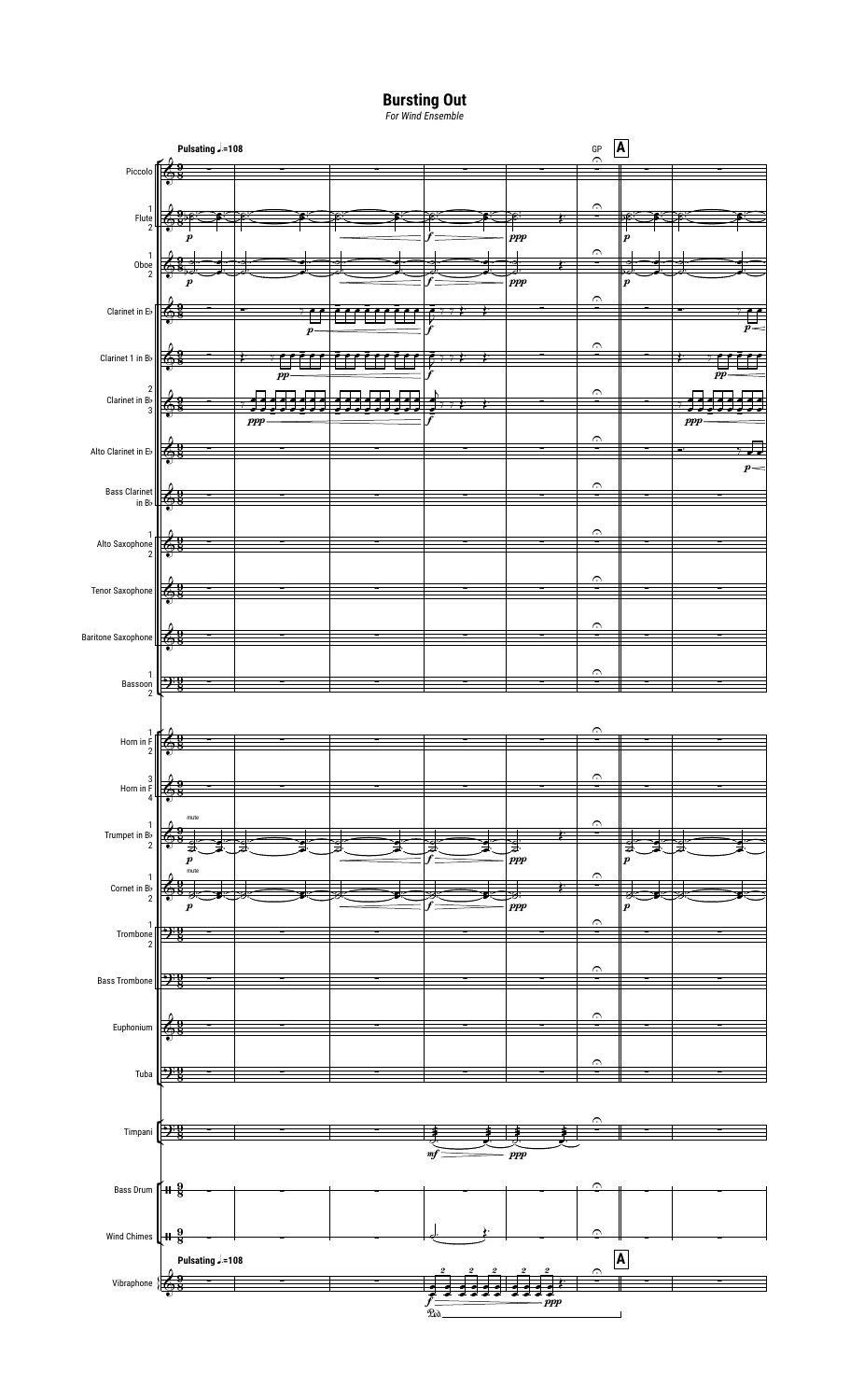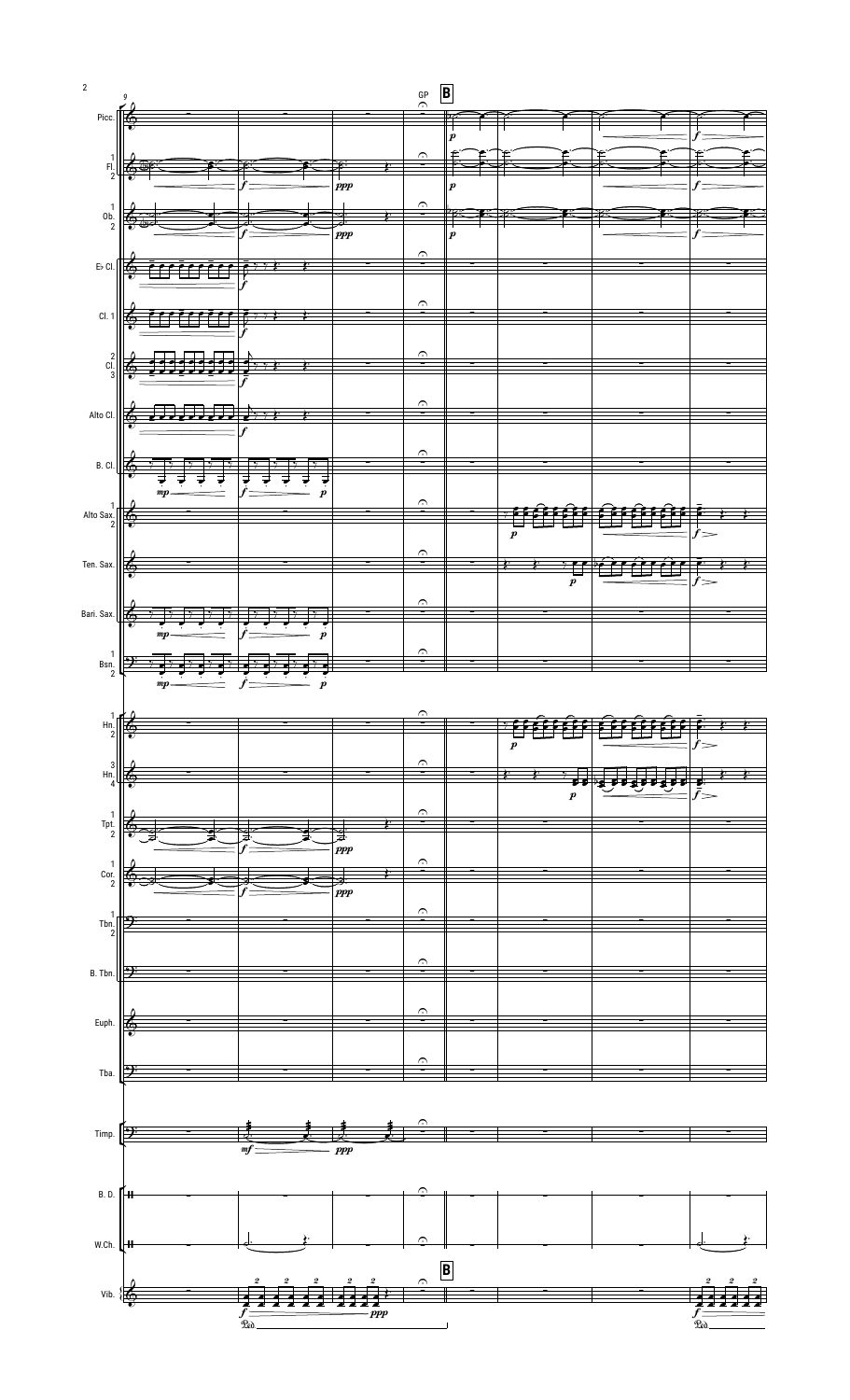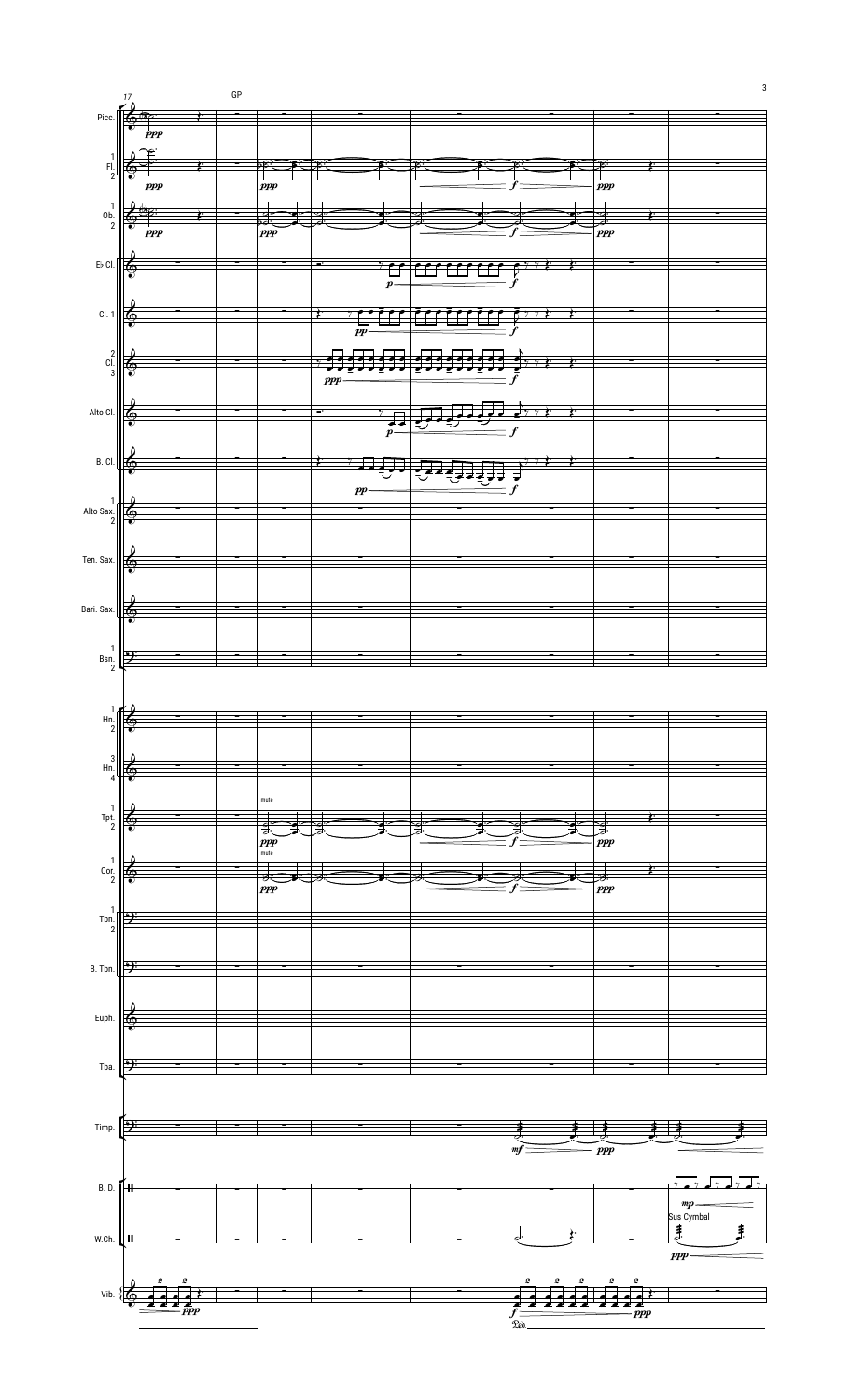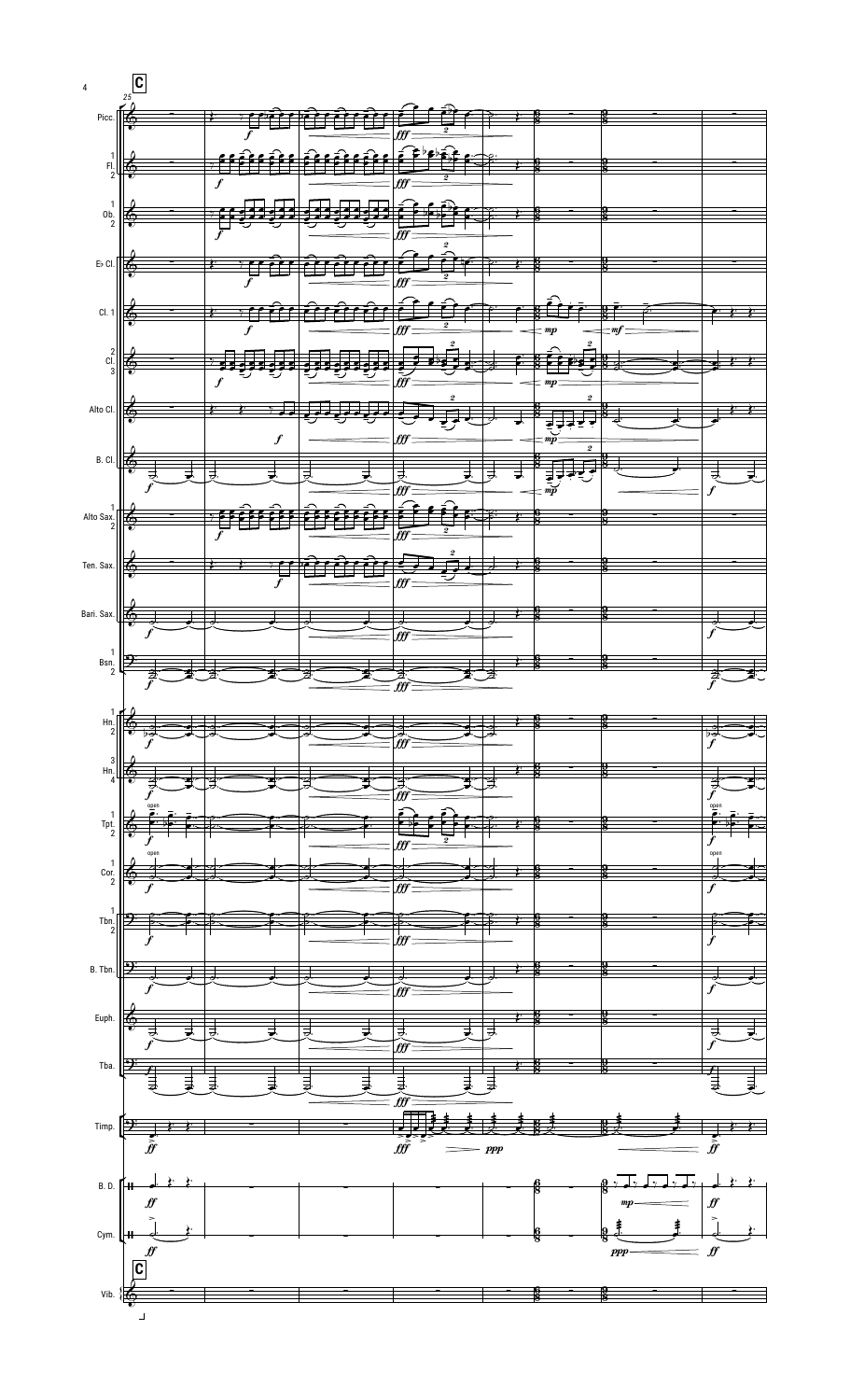

 $\overline{\mathbf{5}}$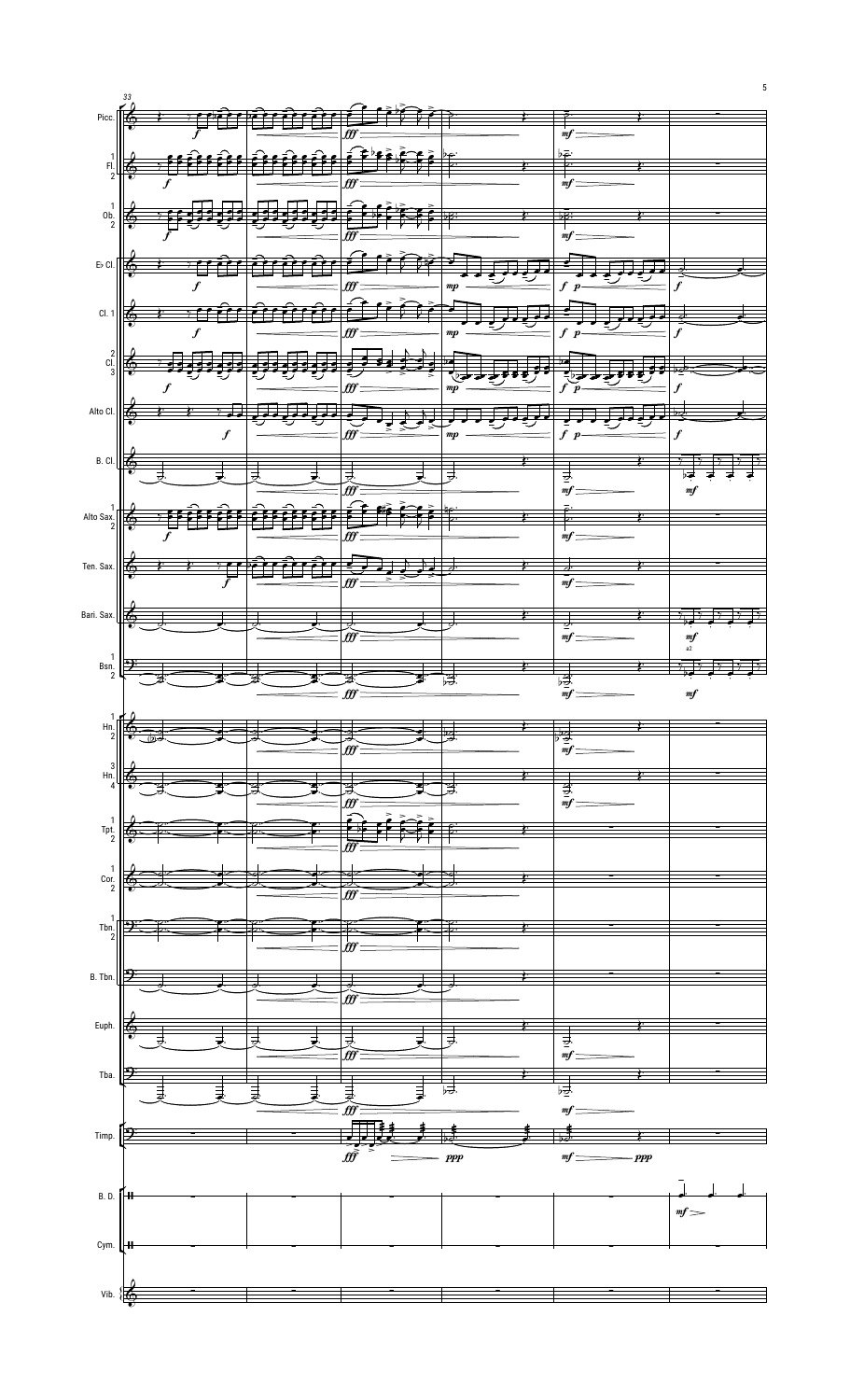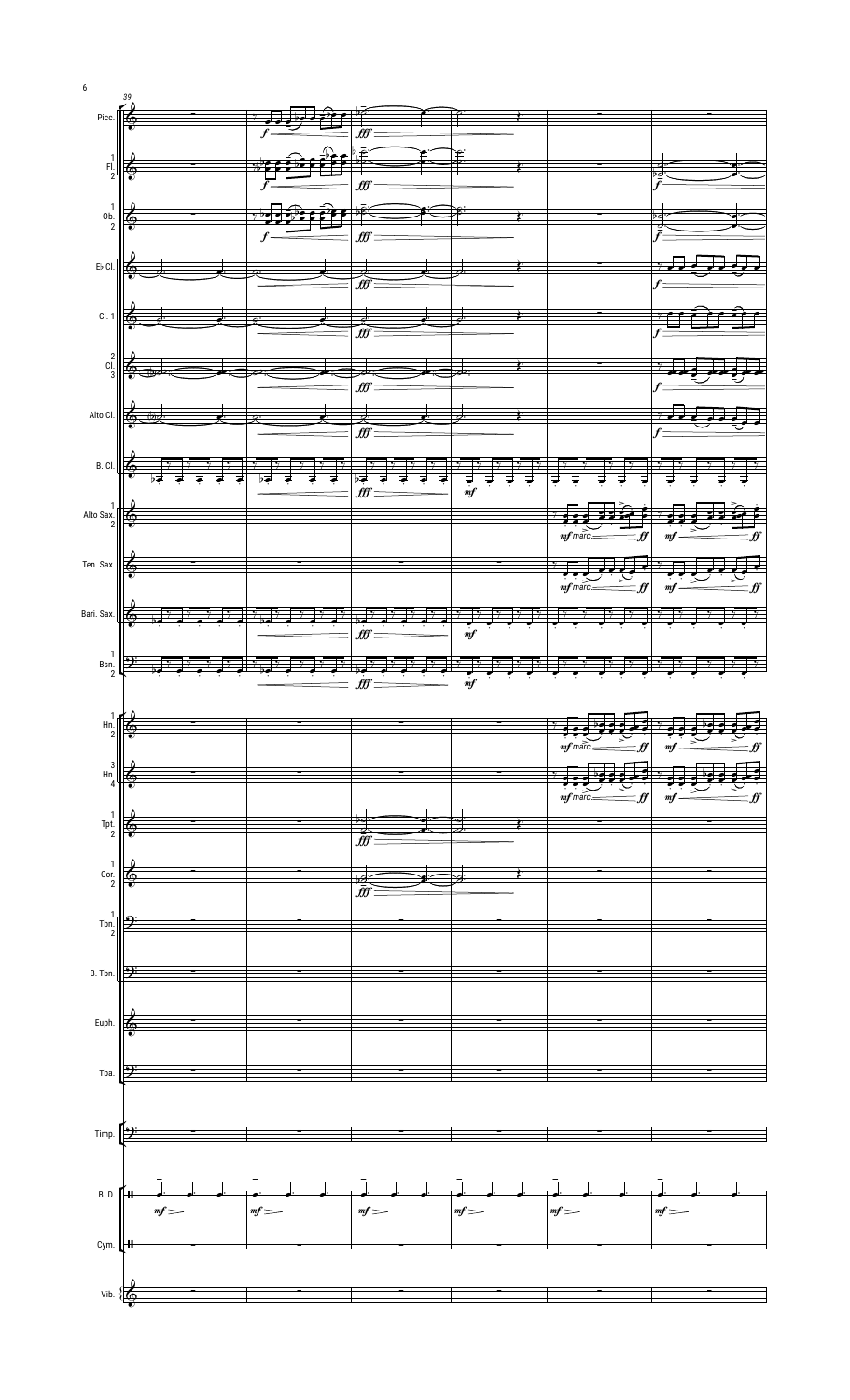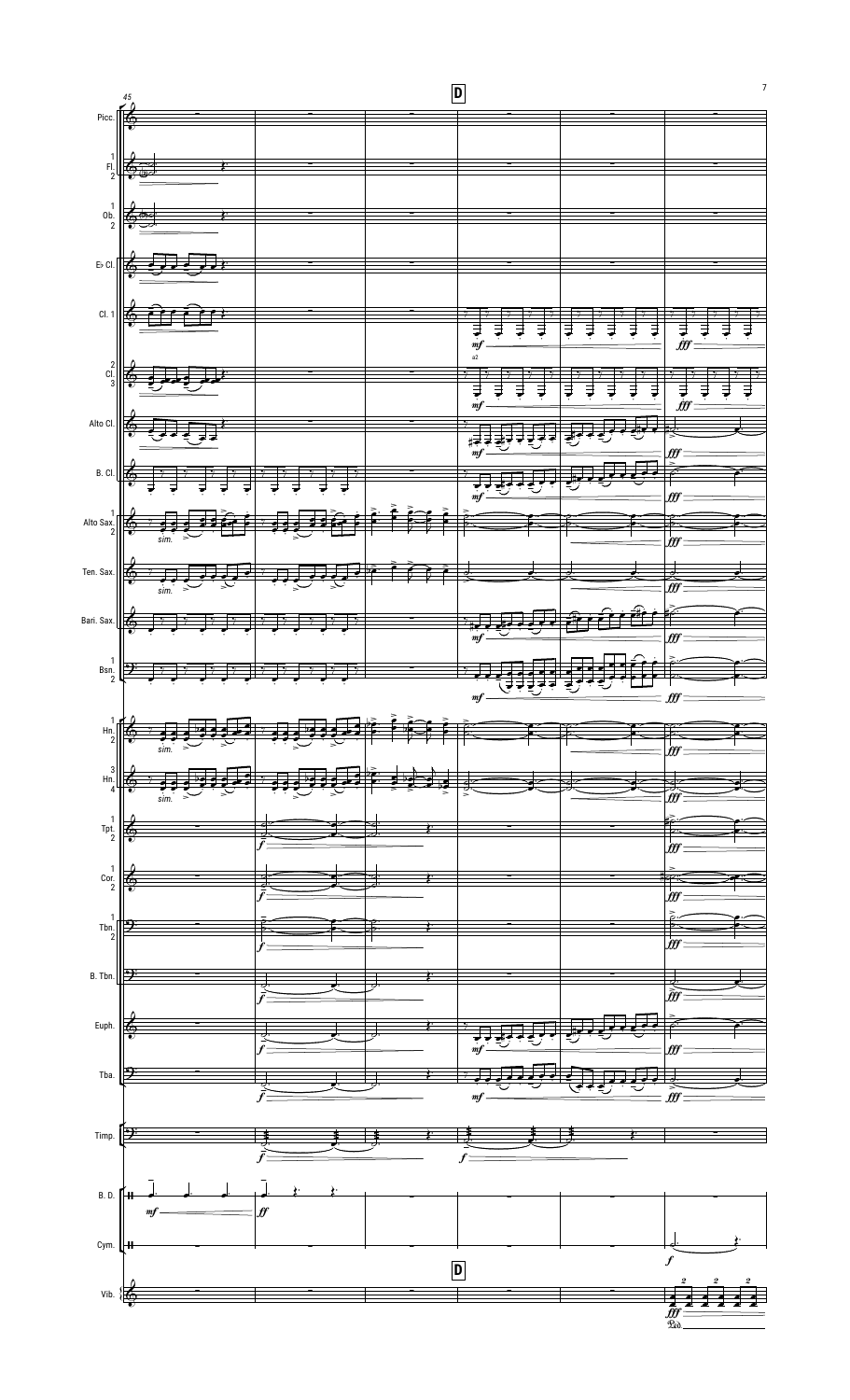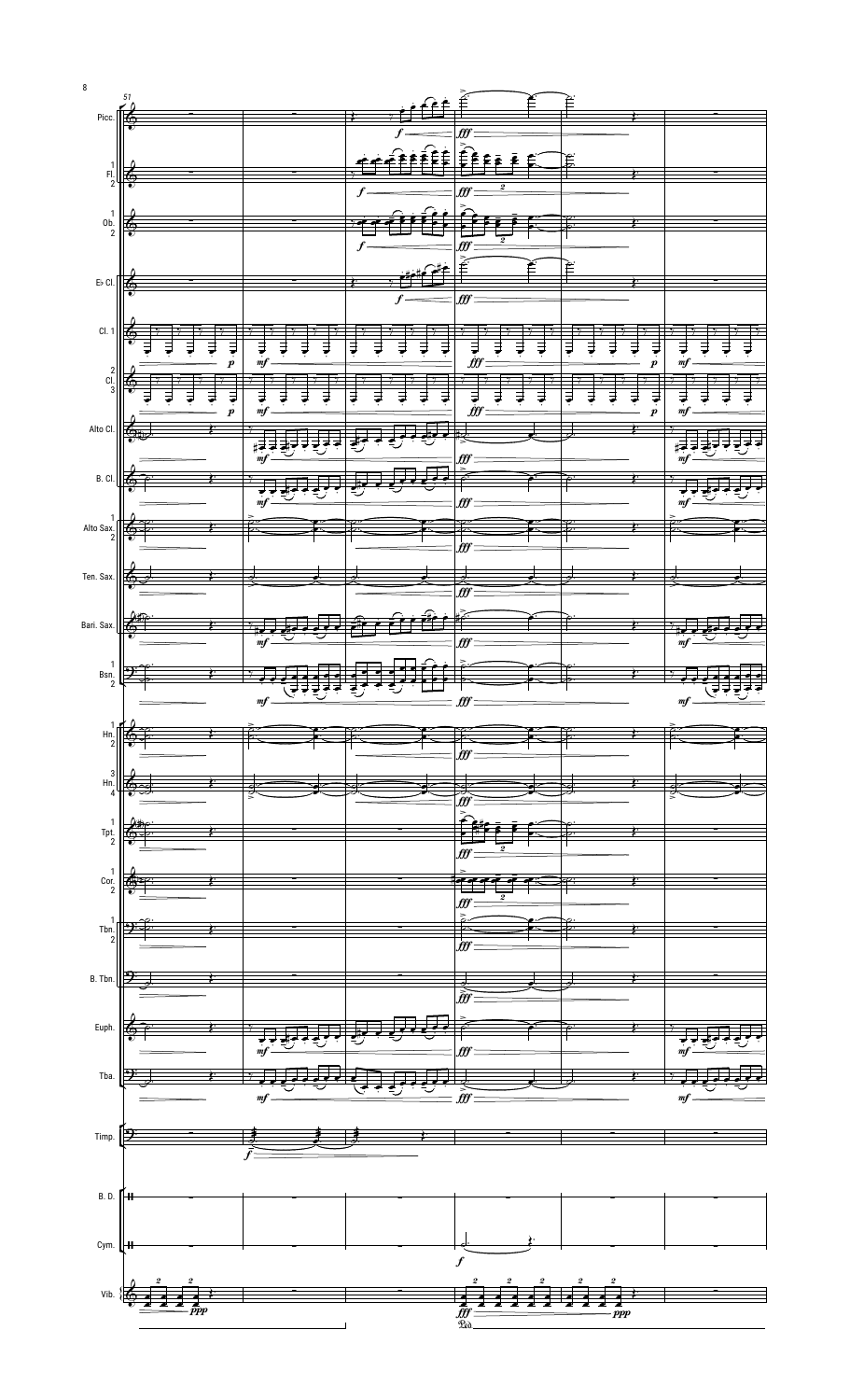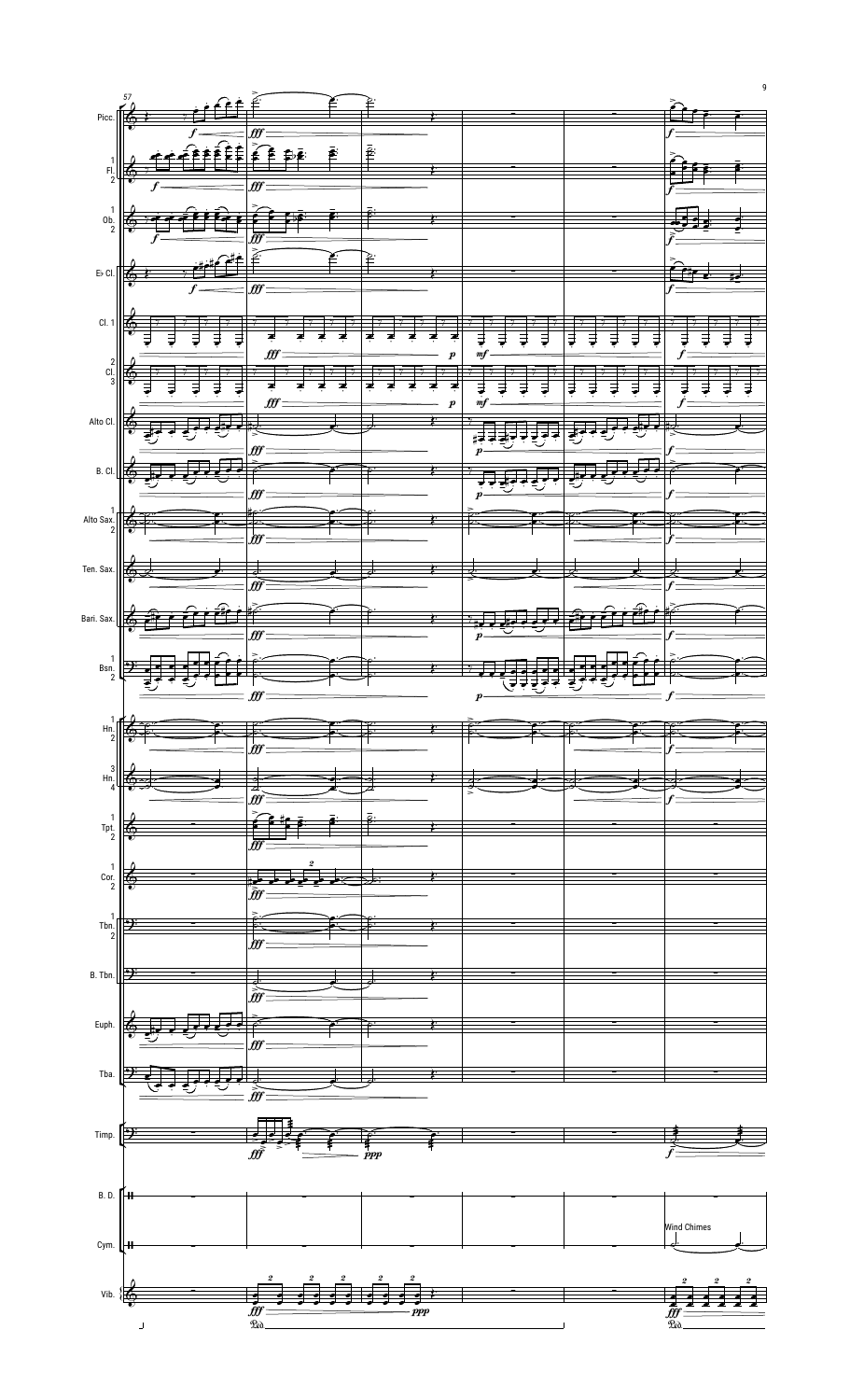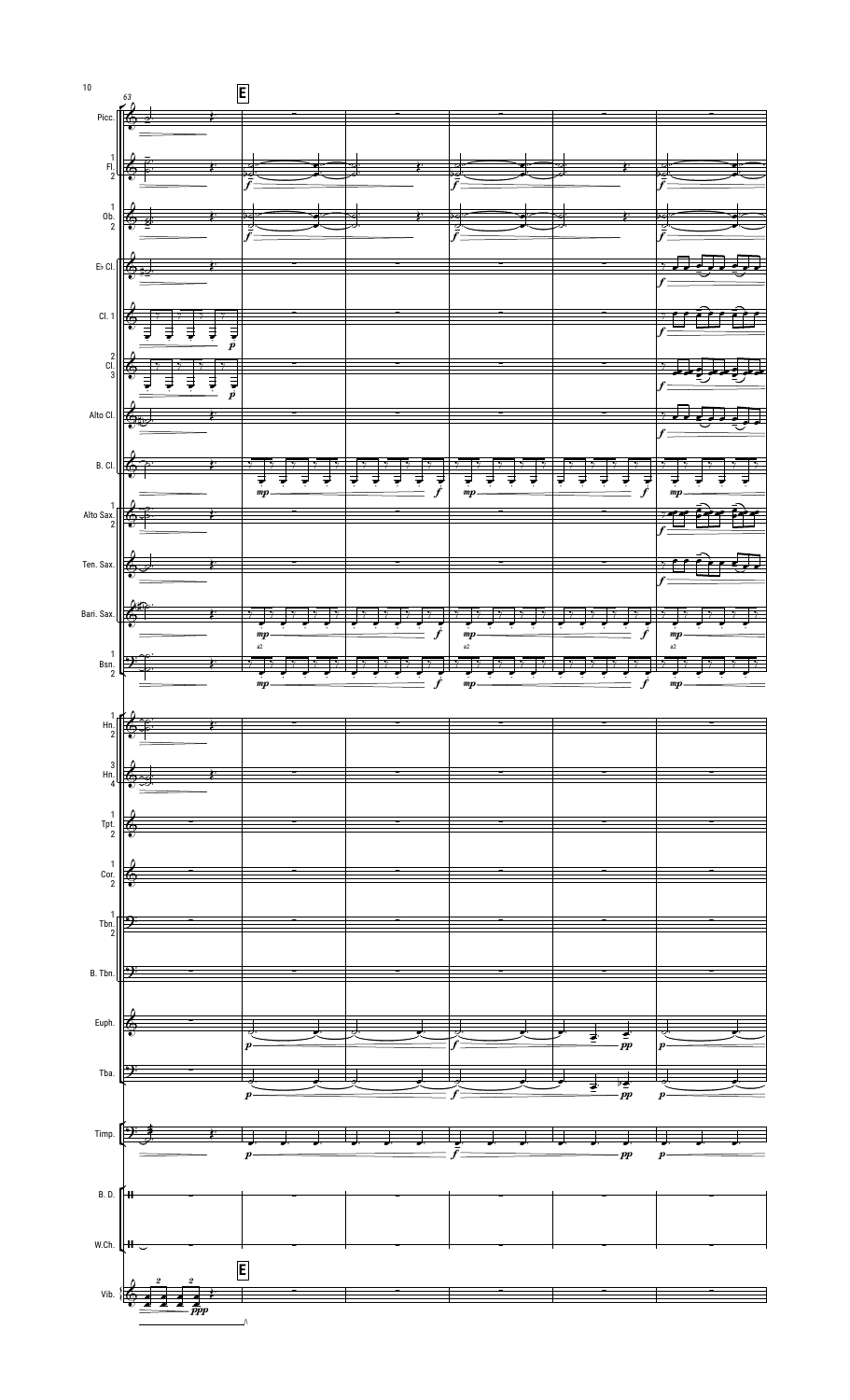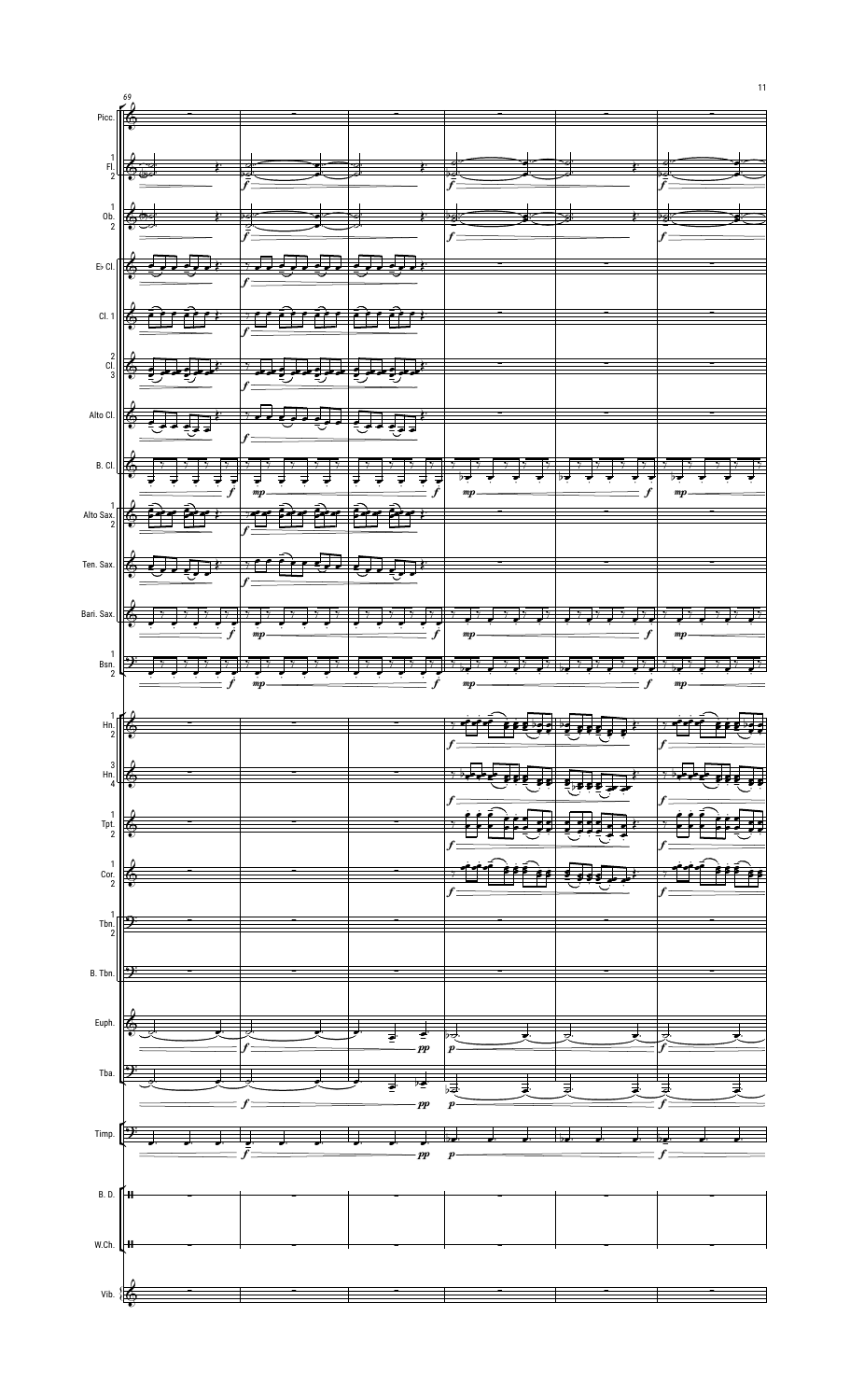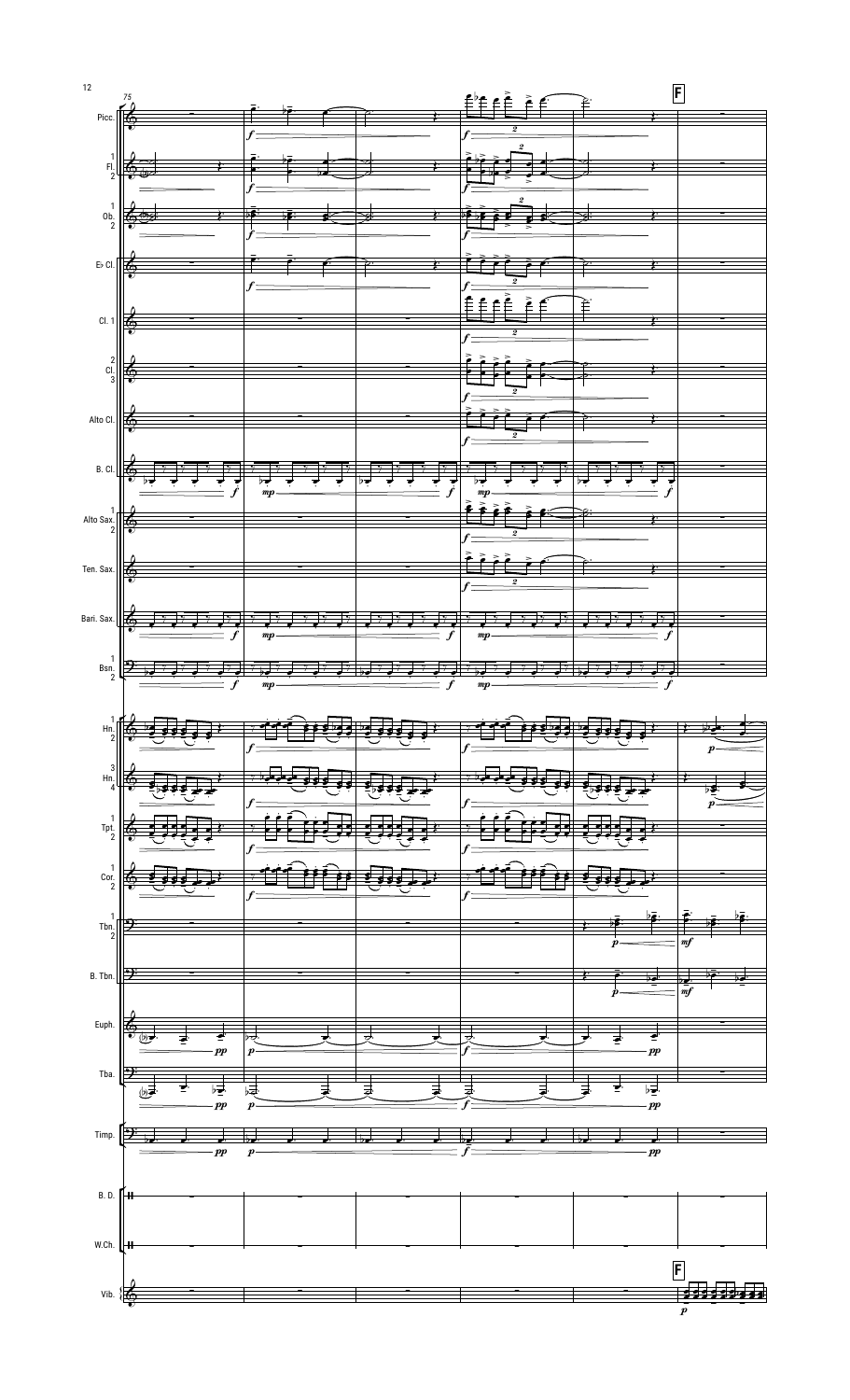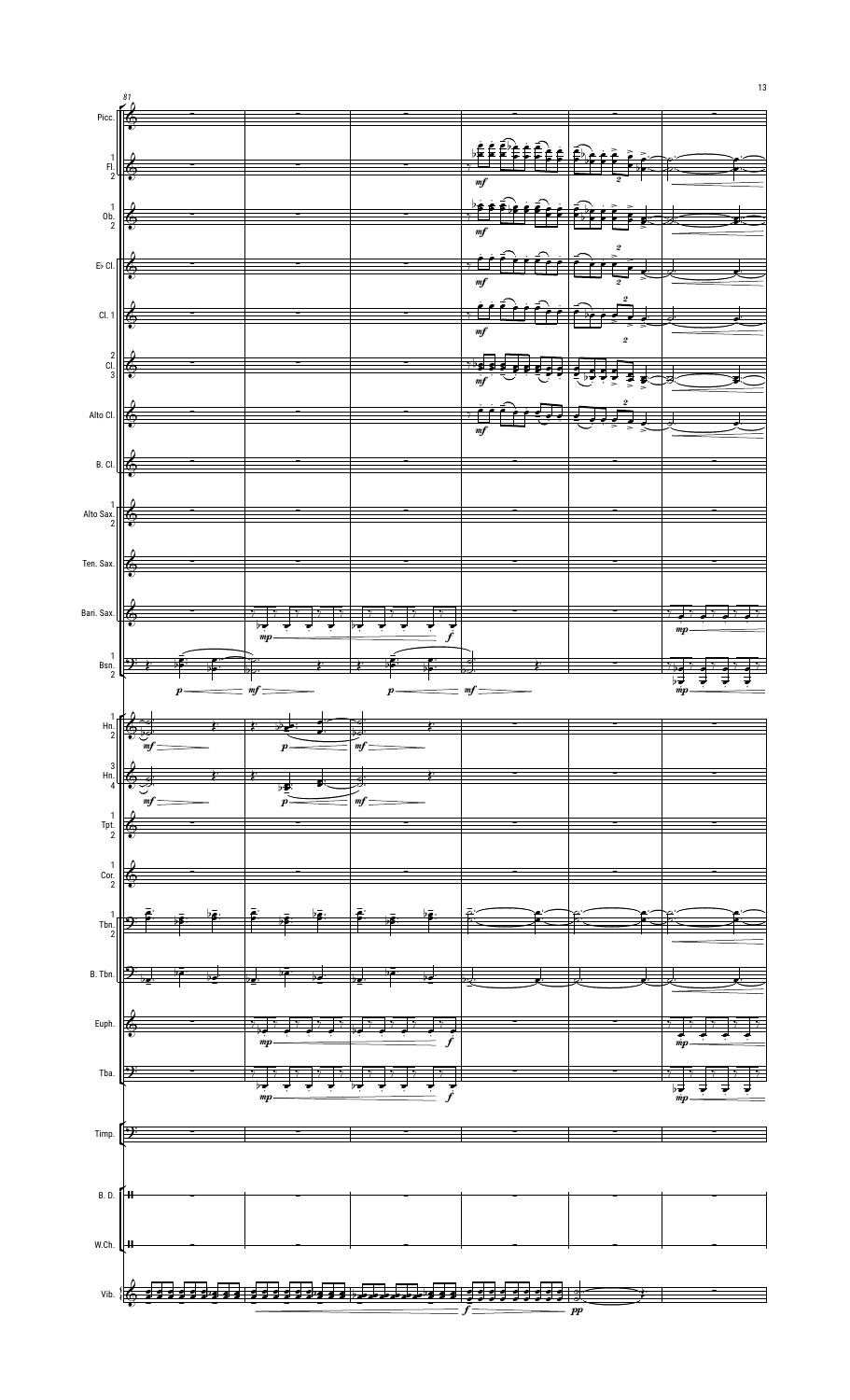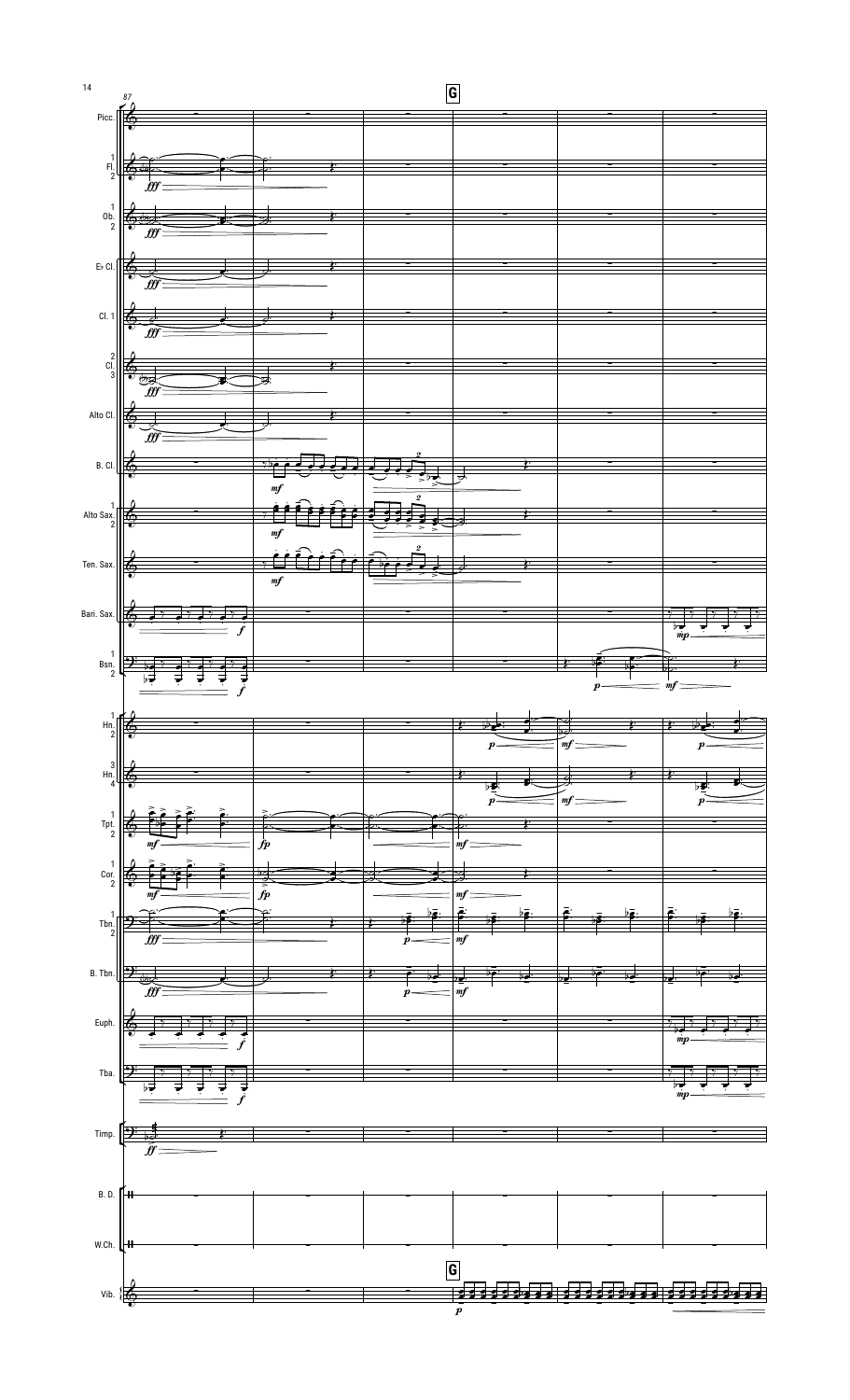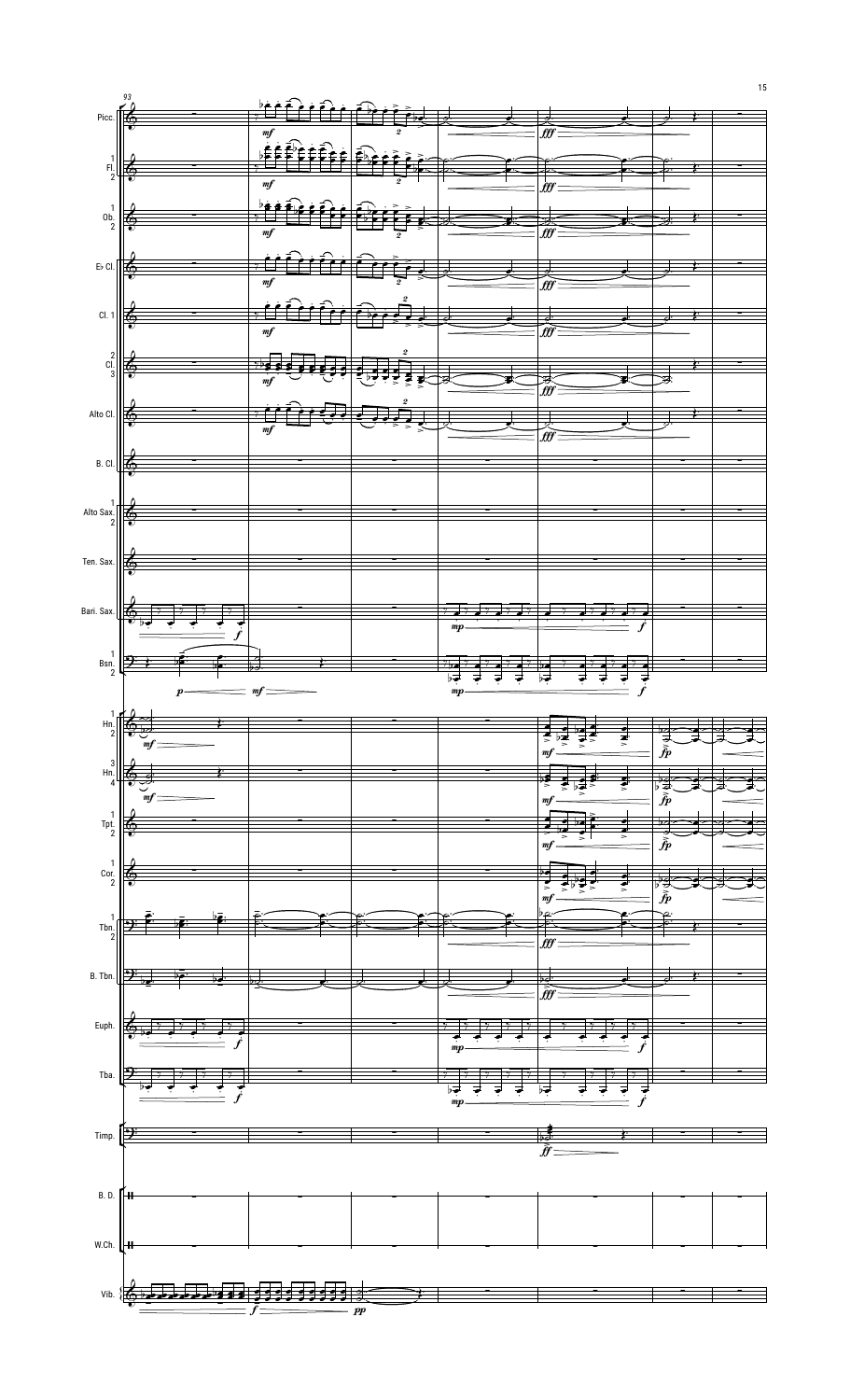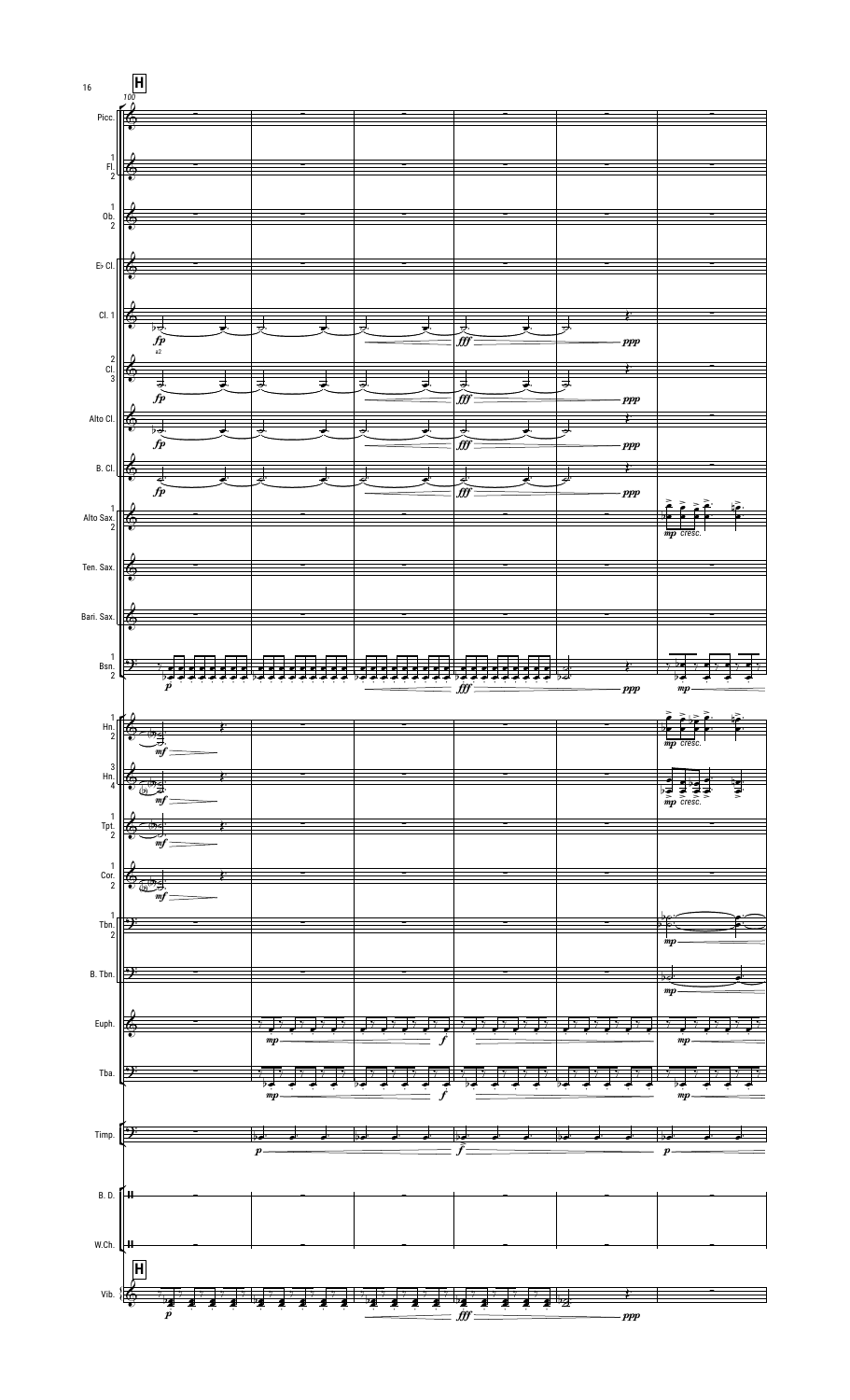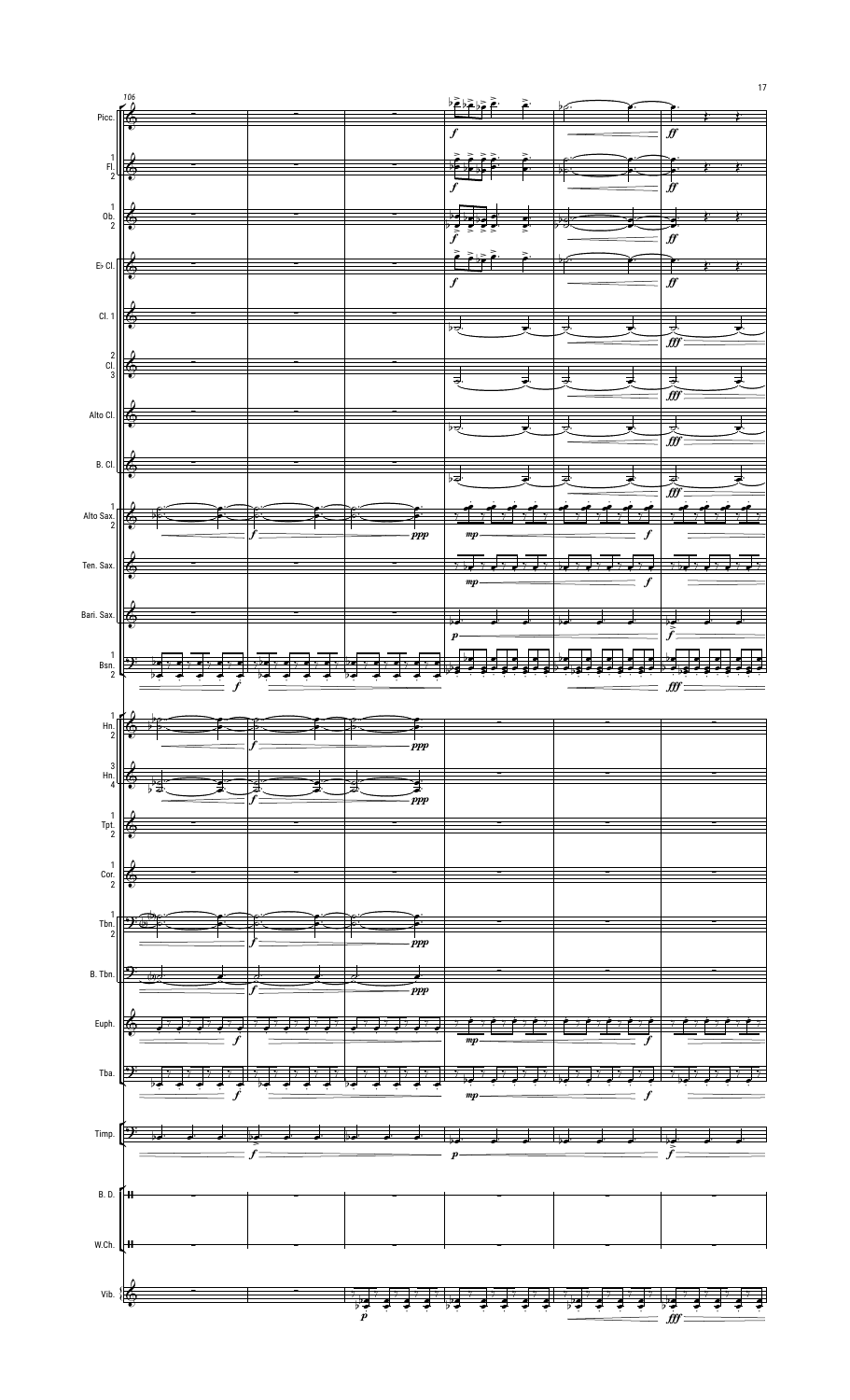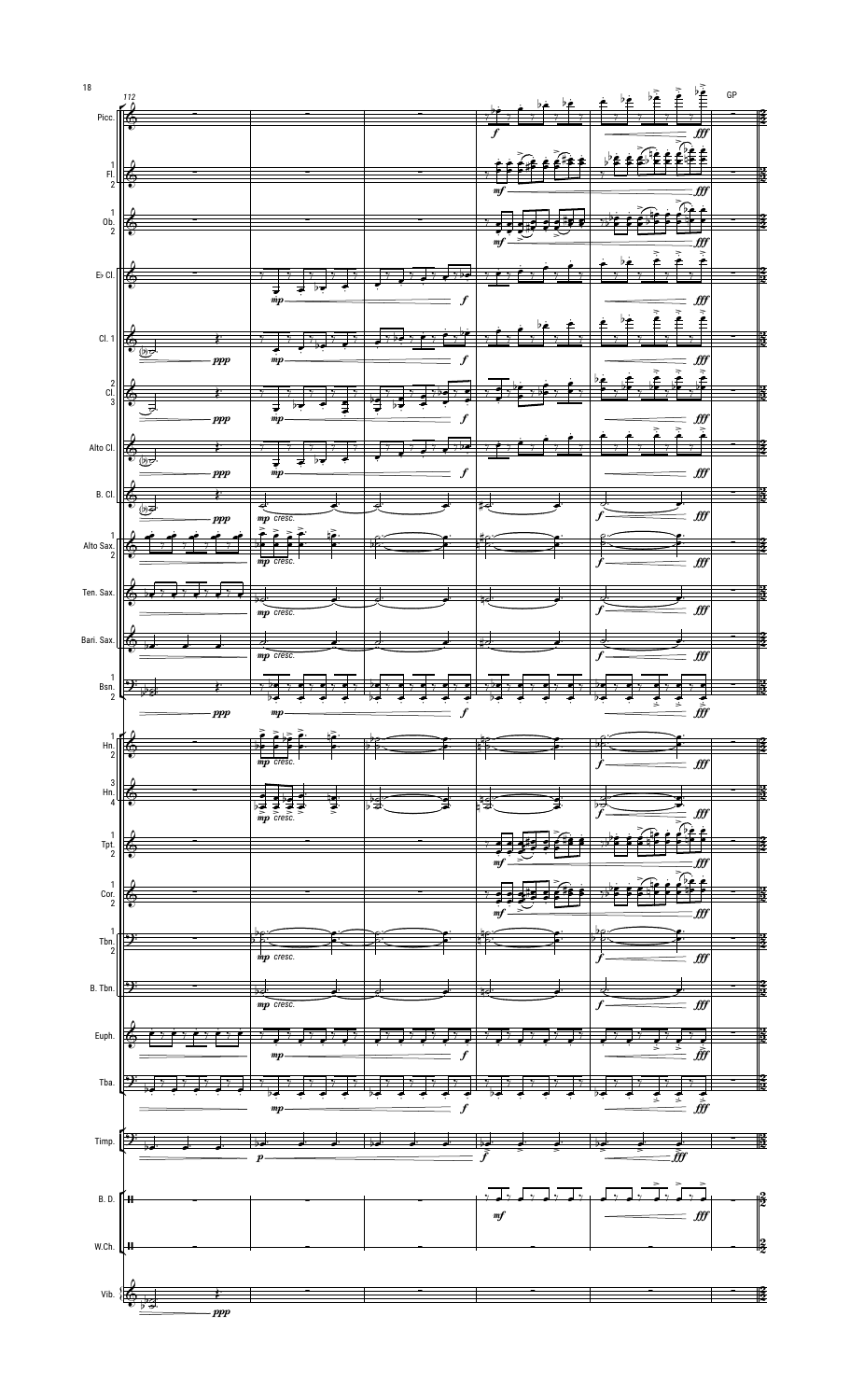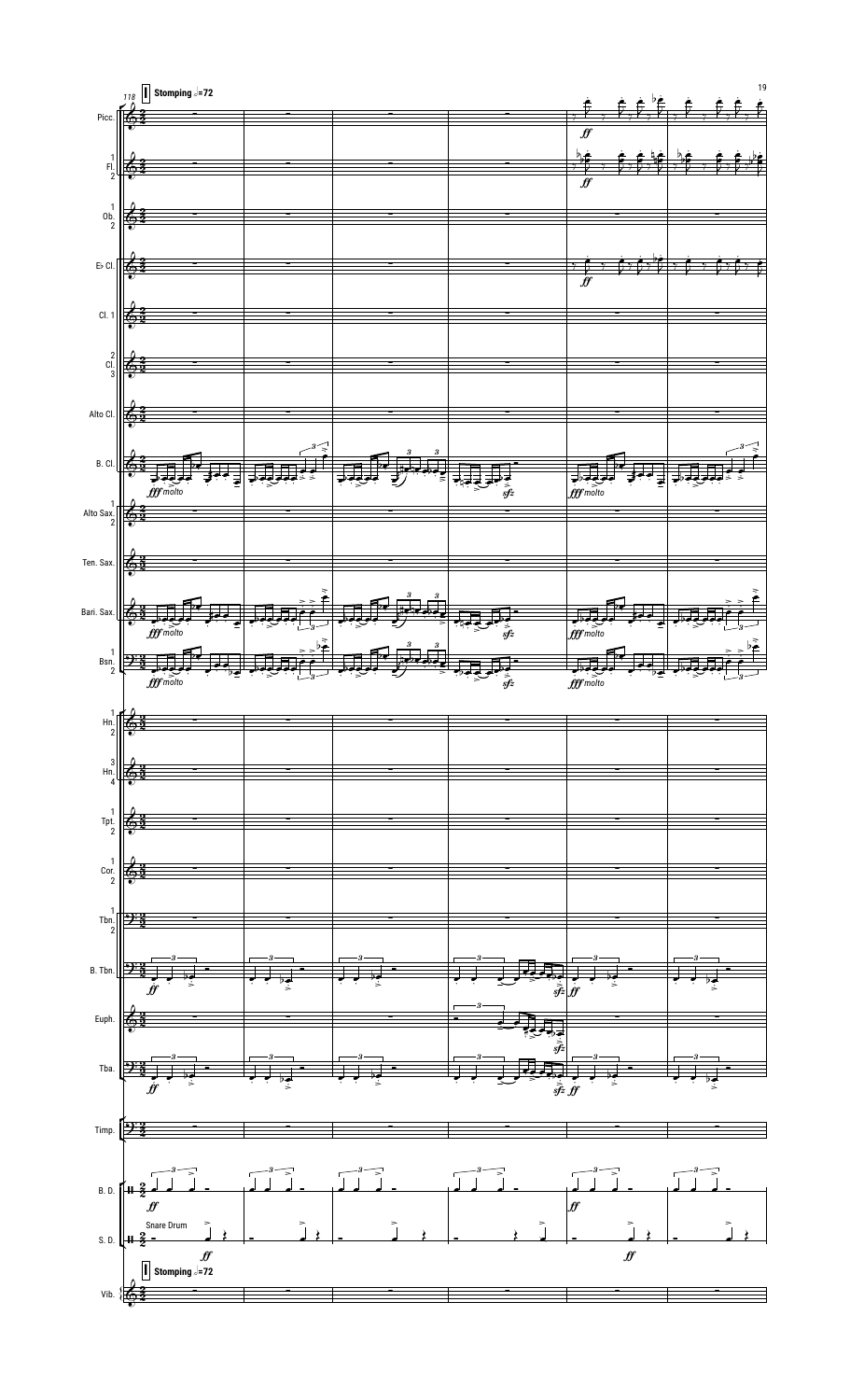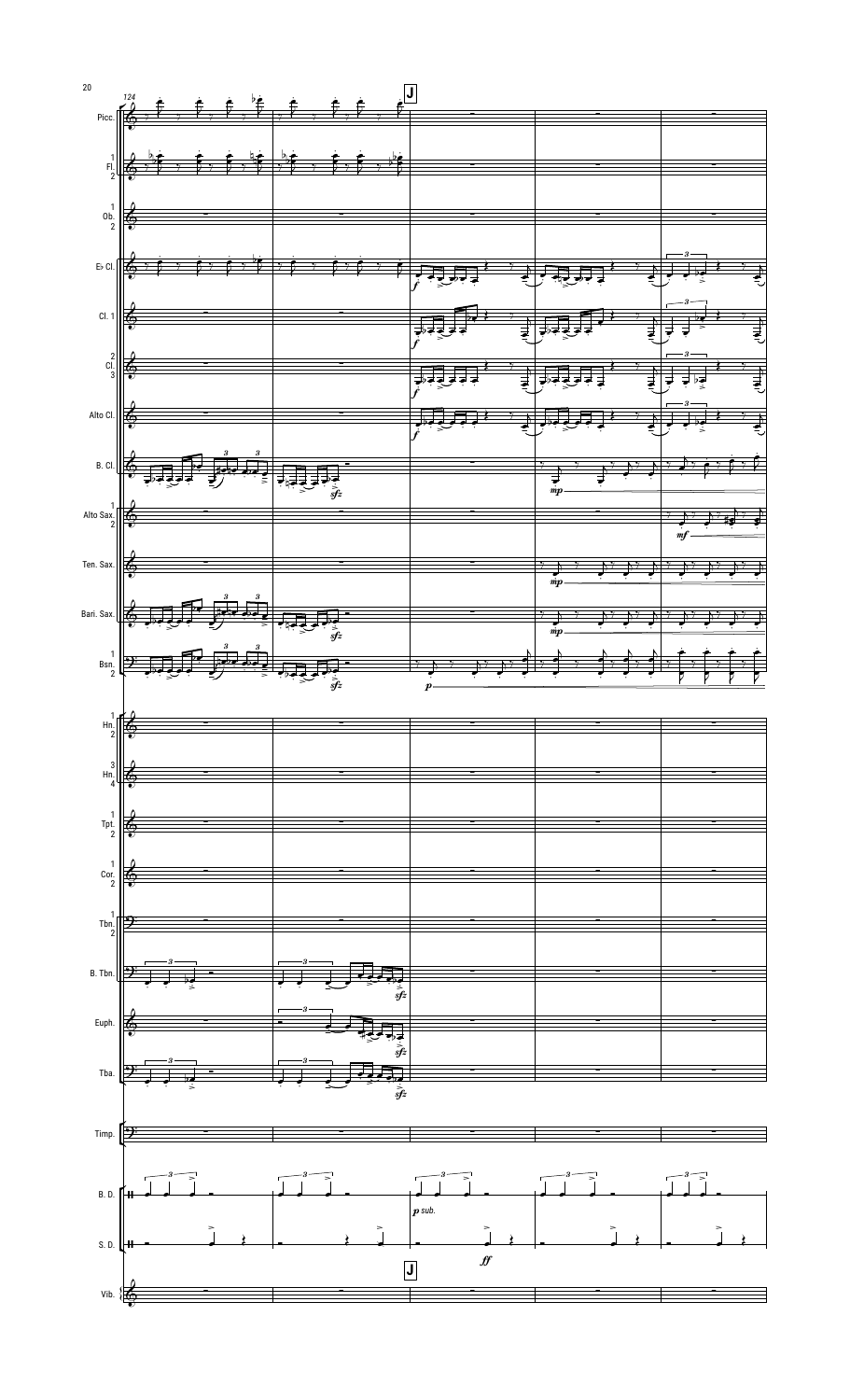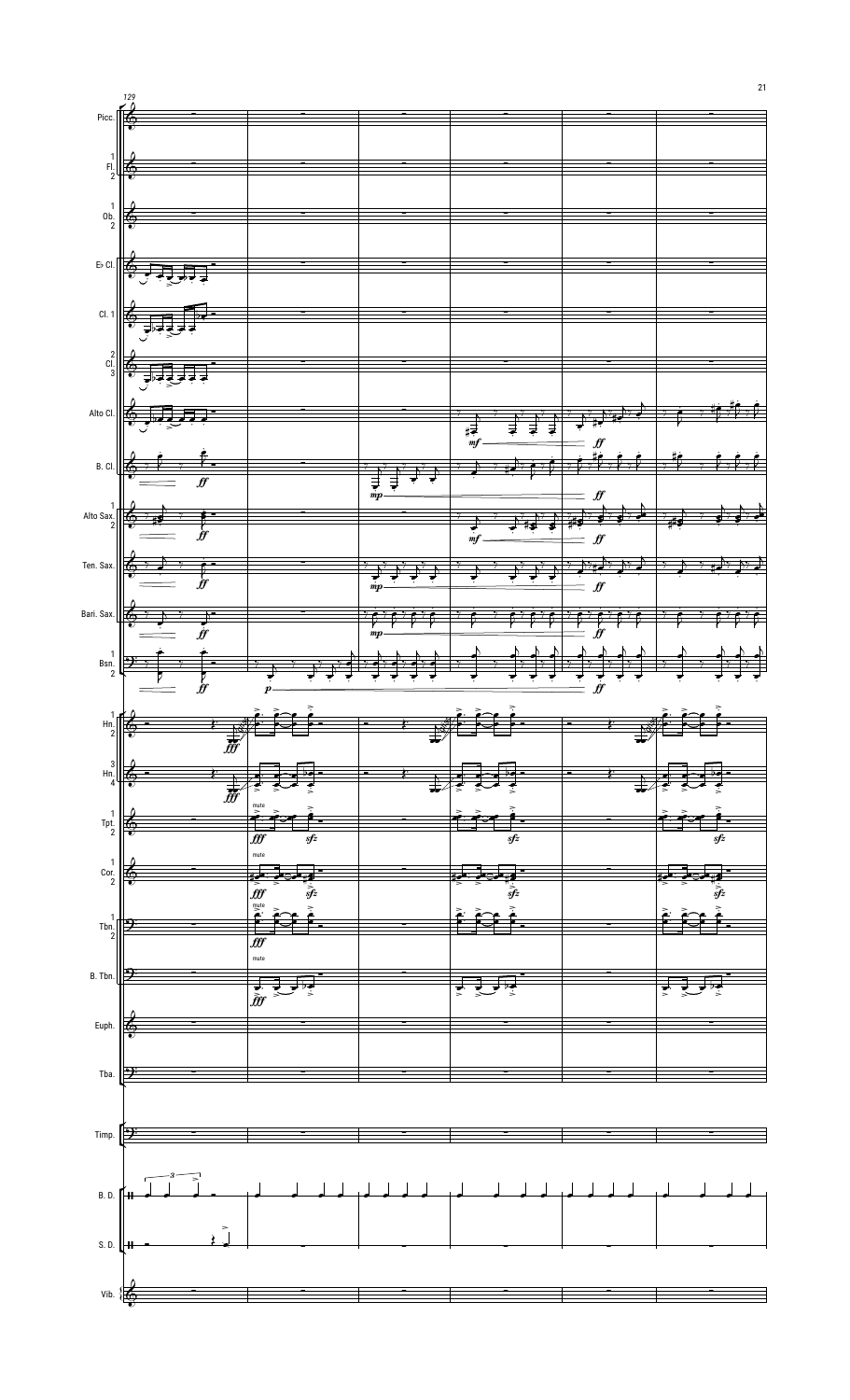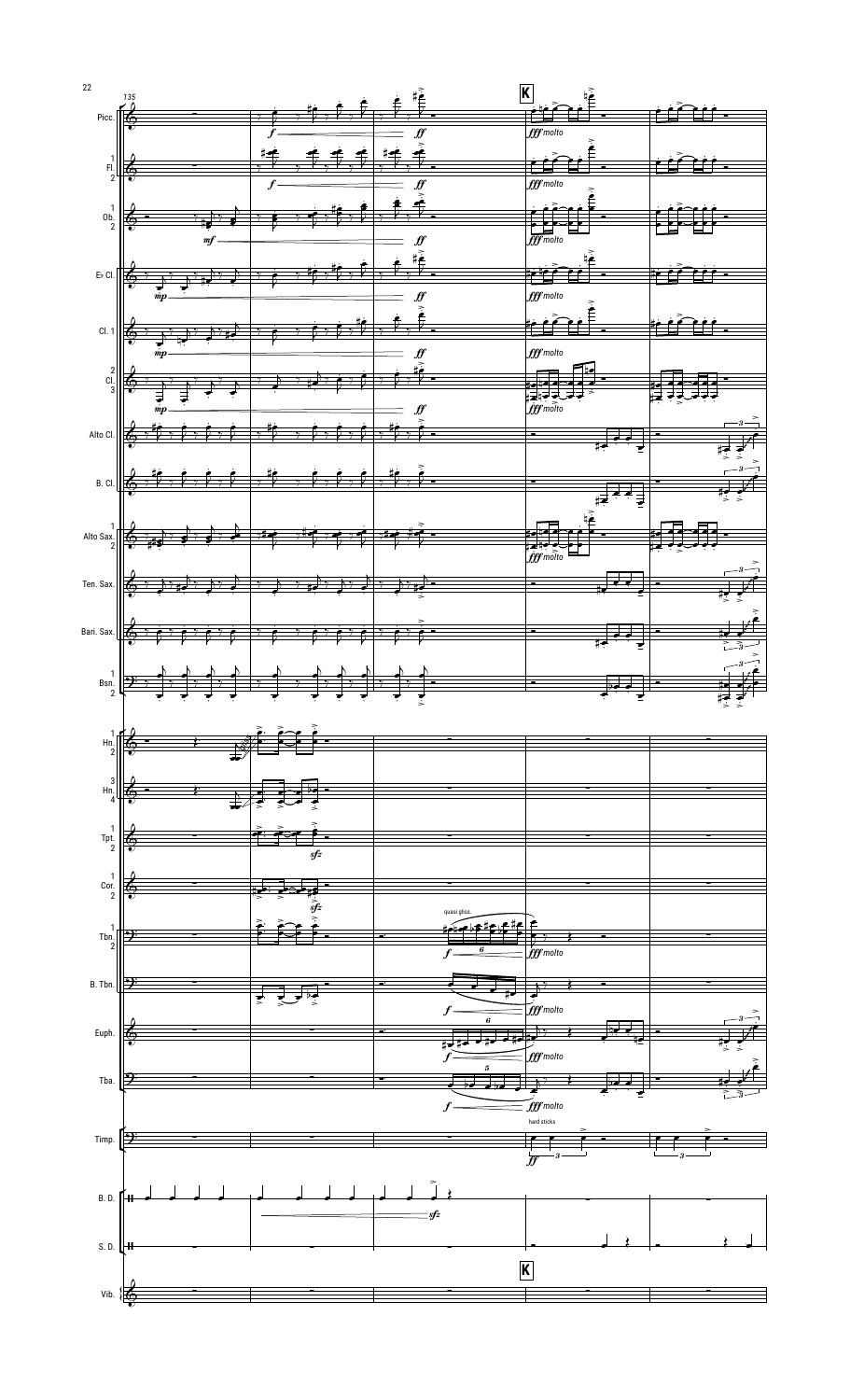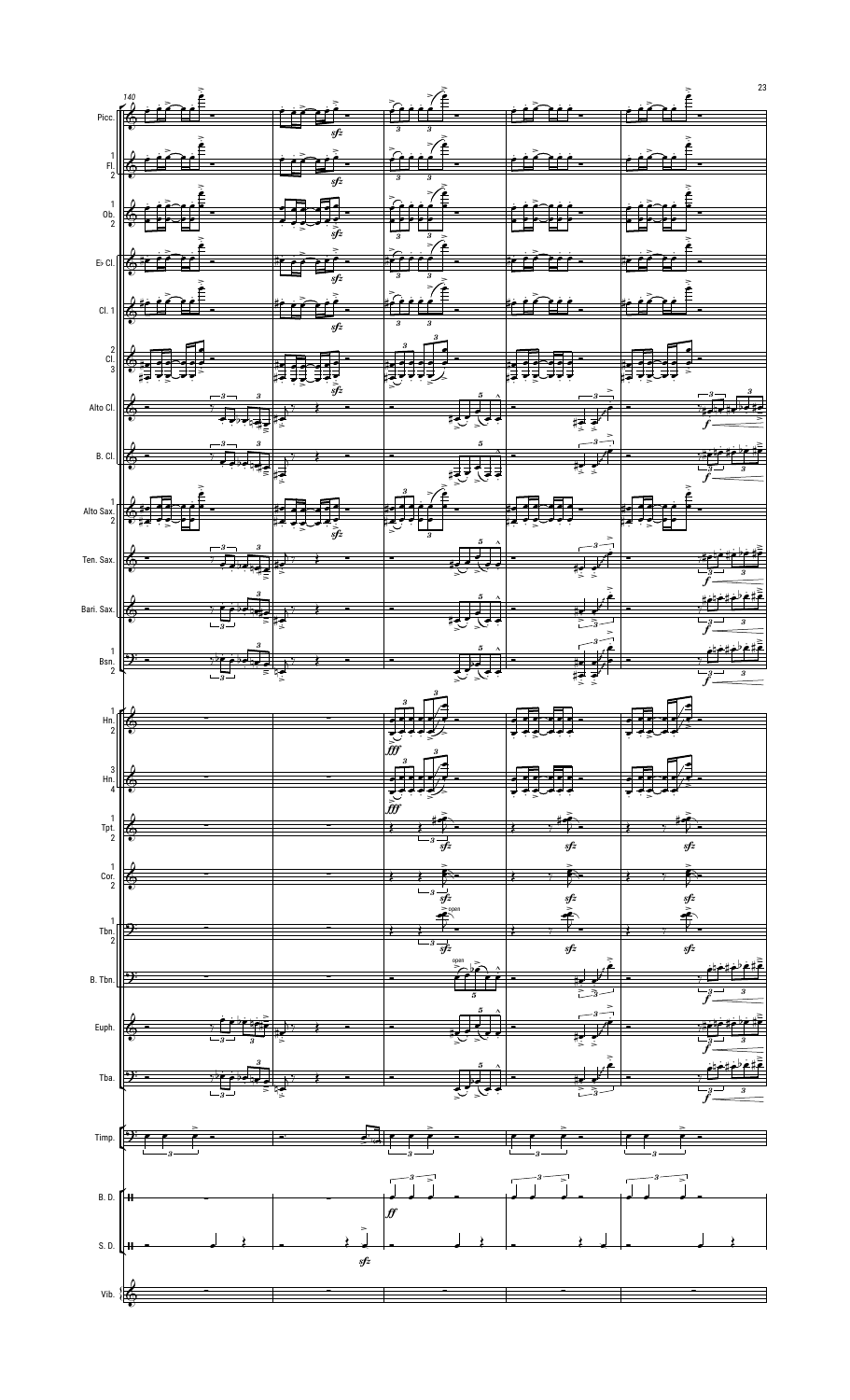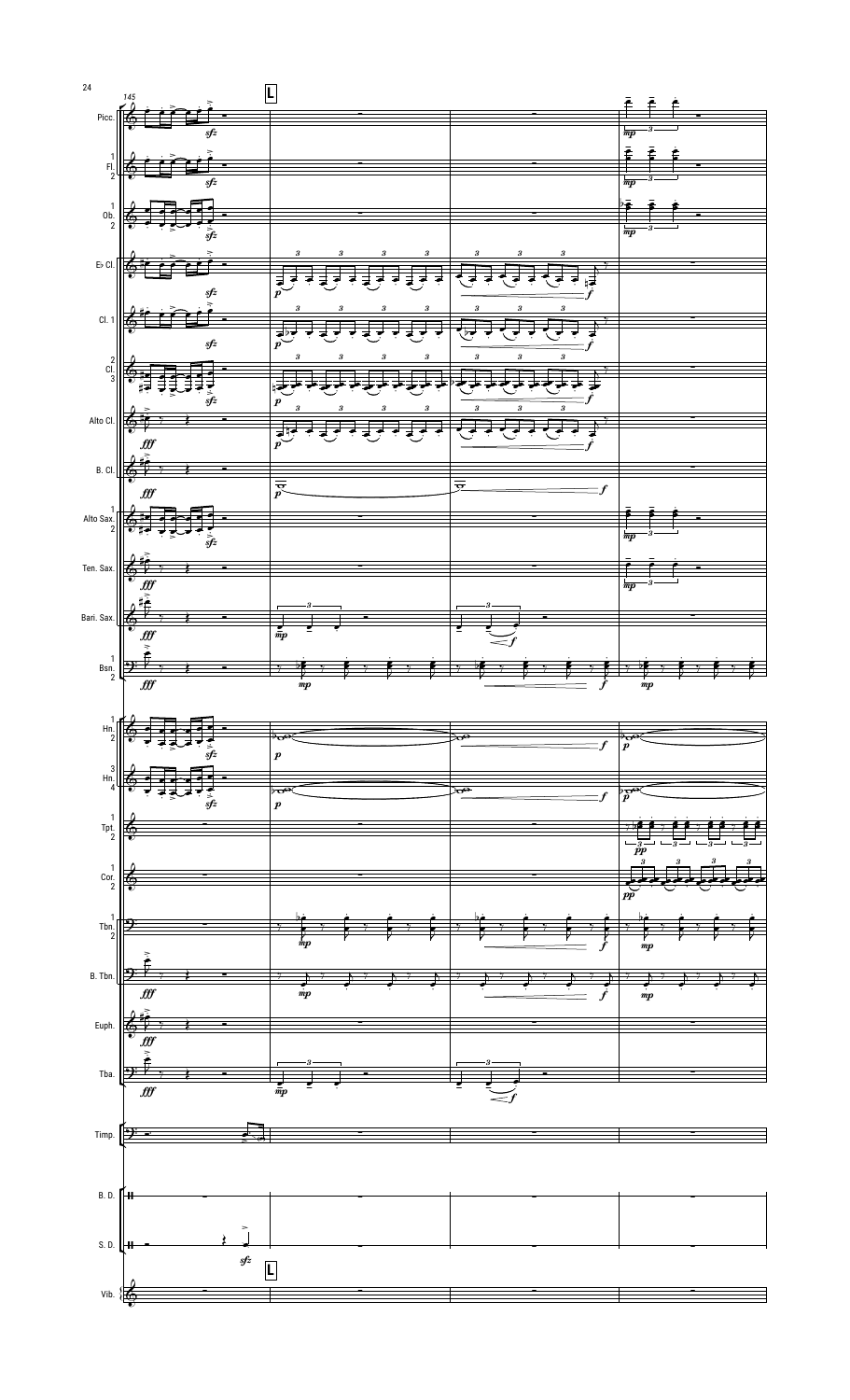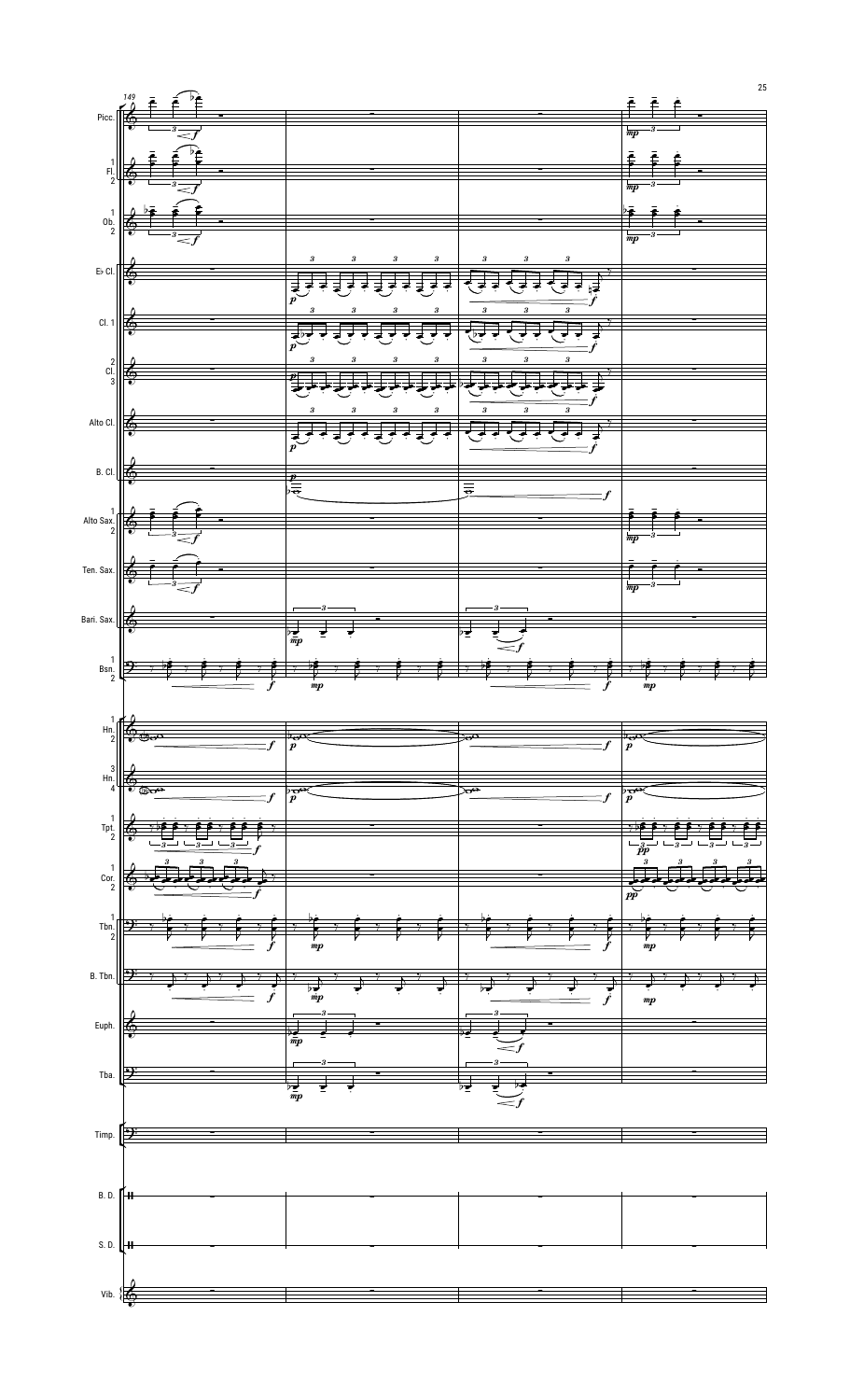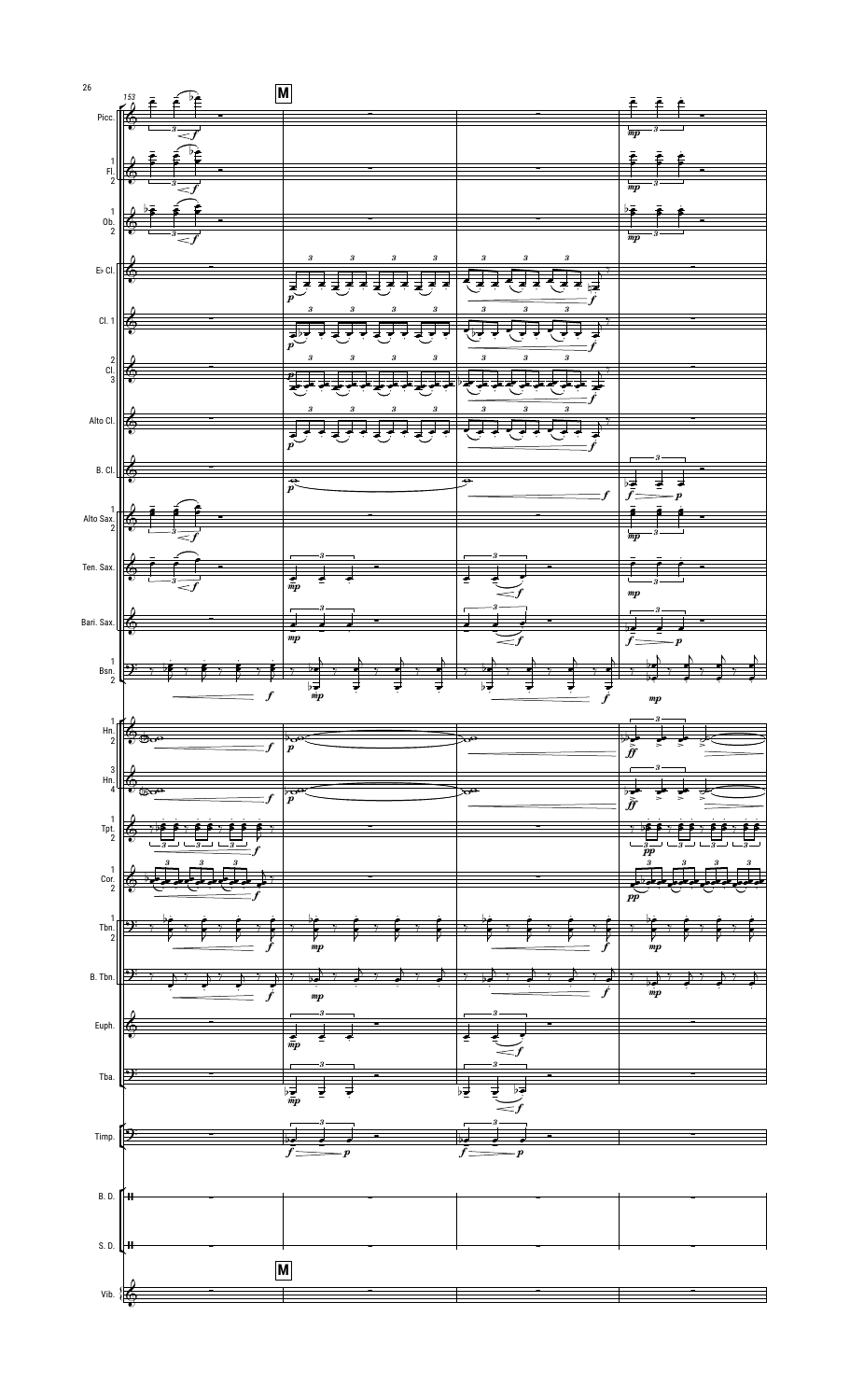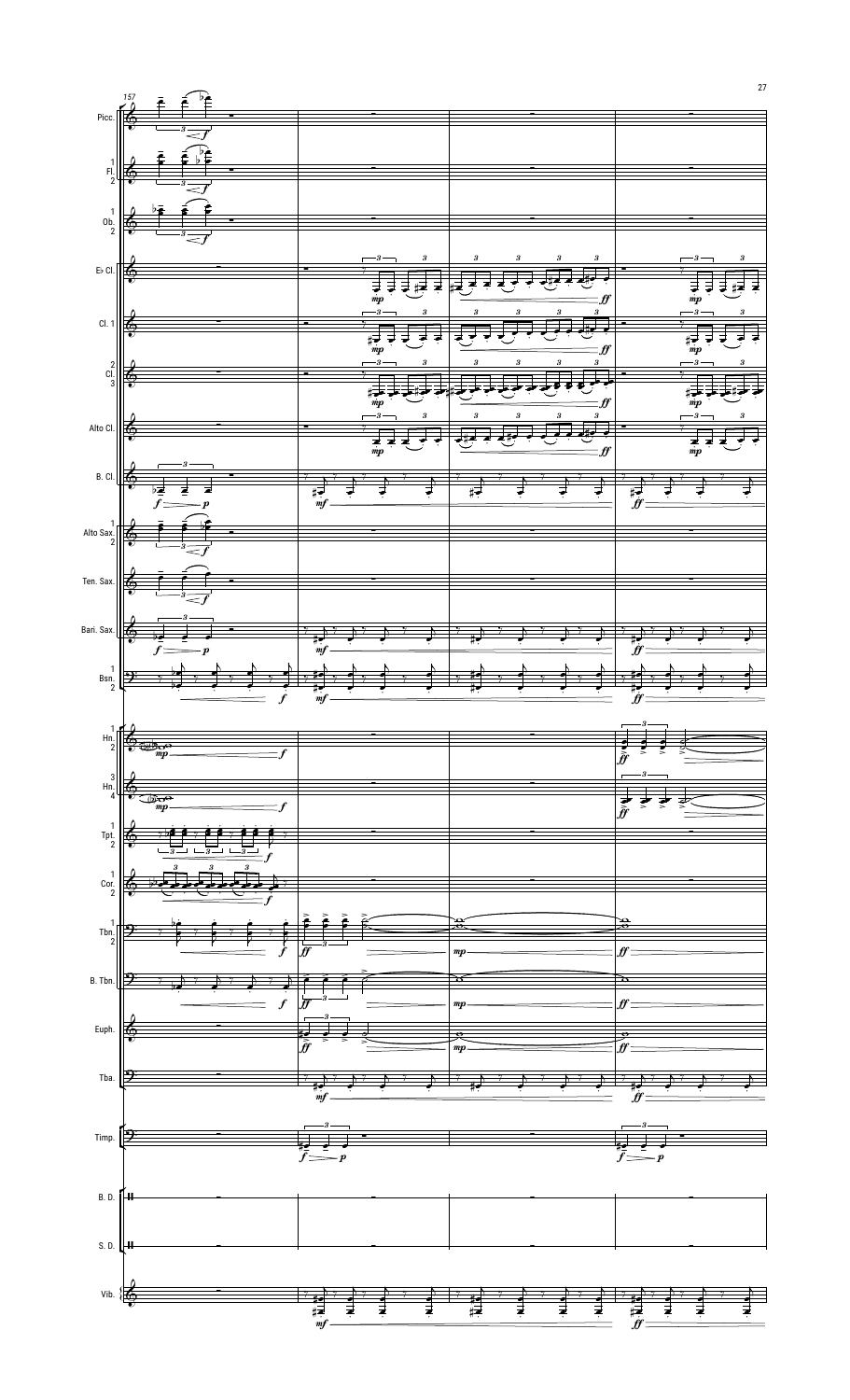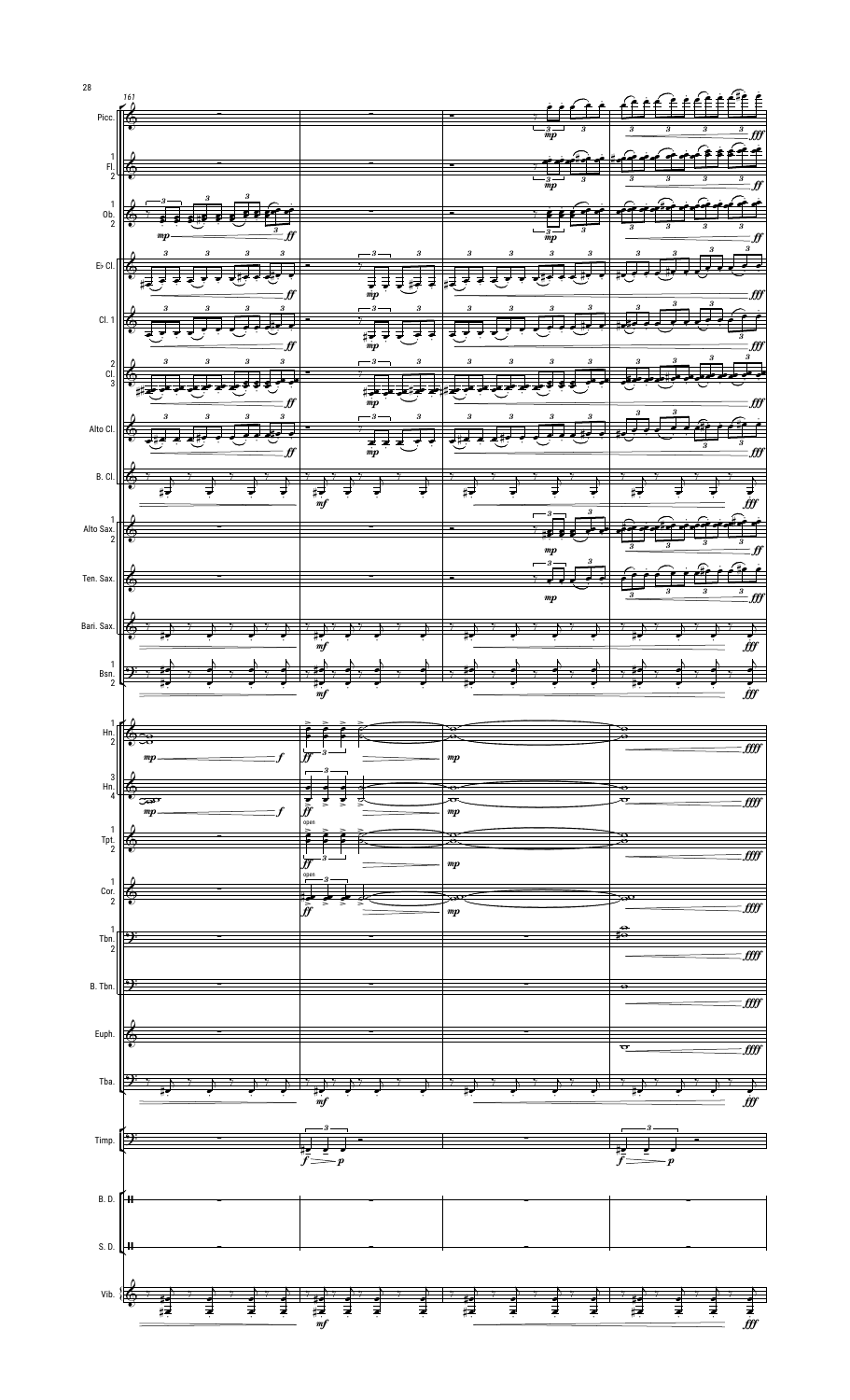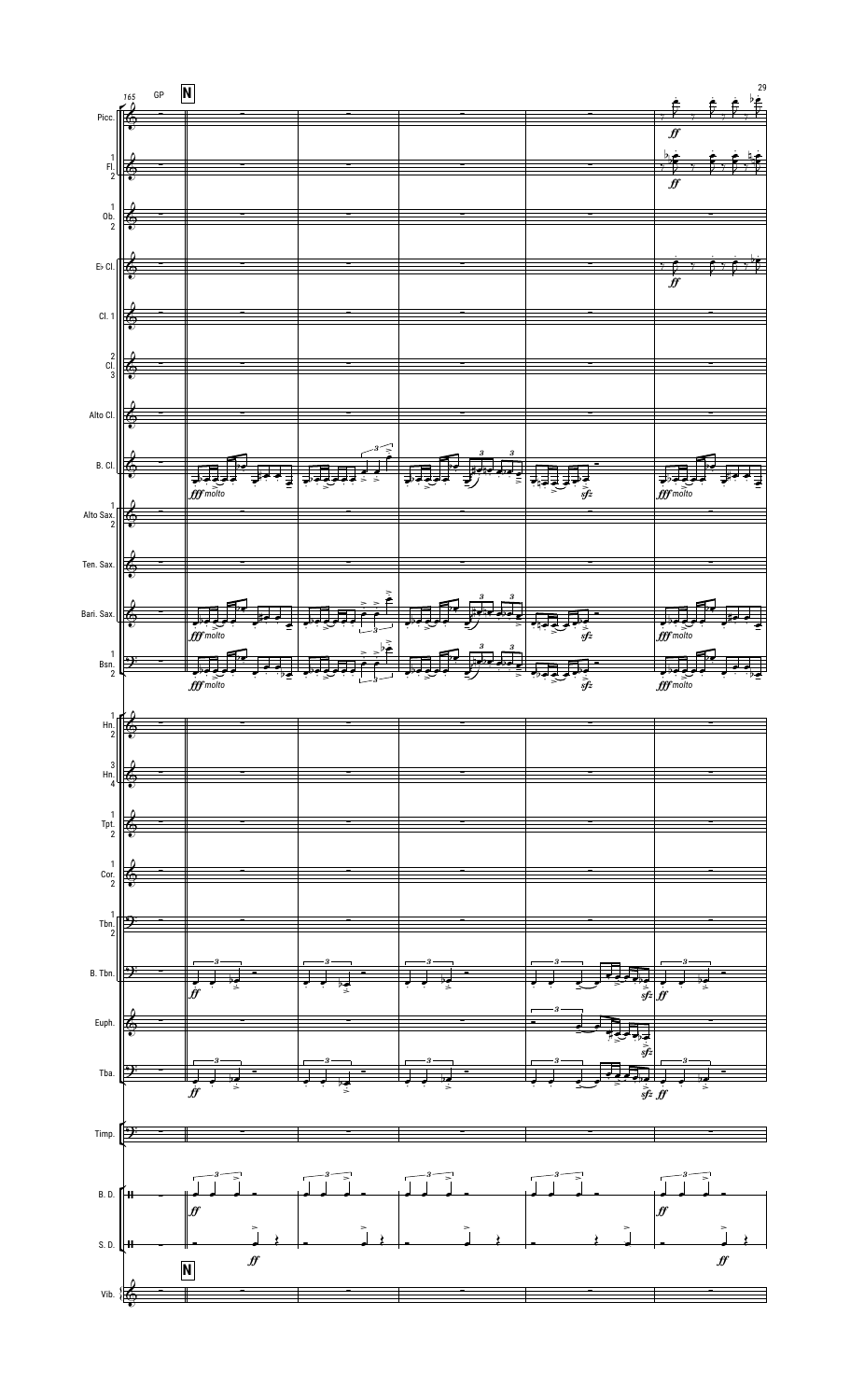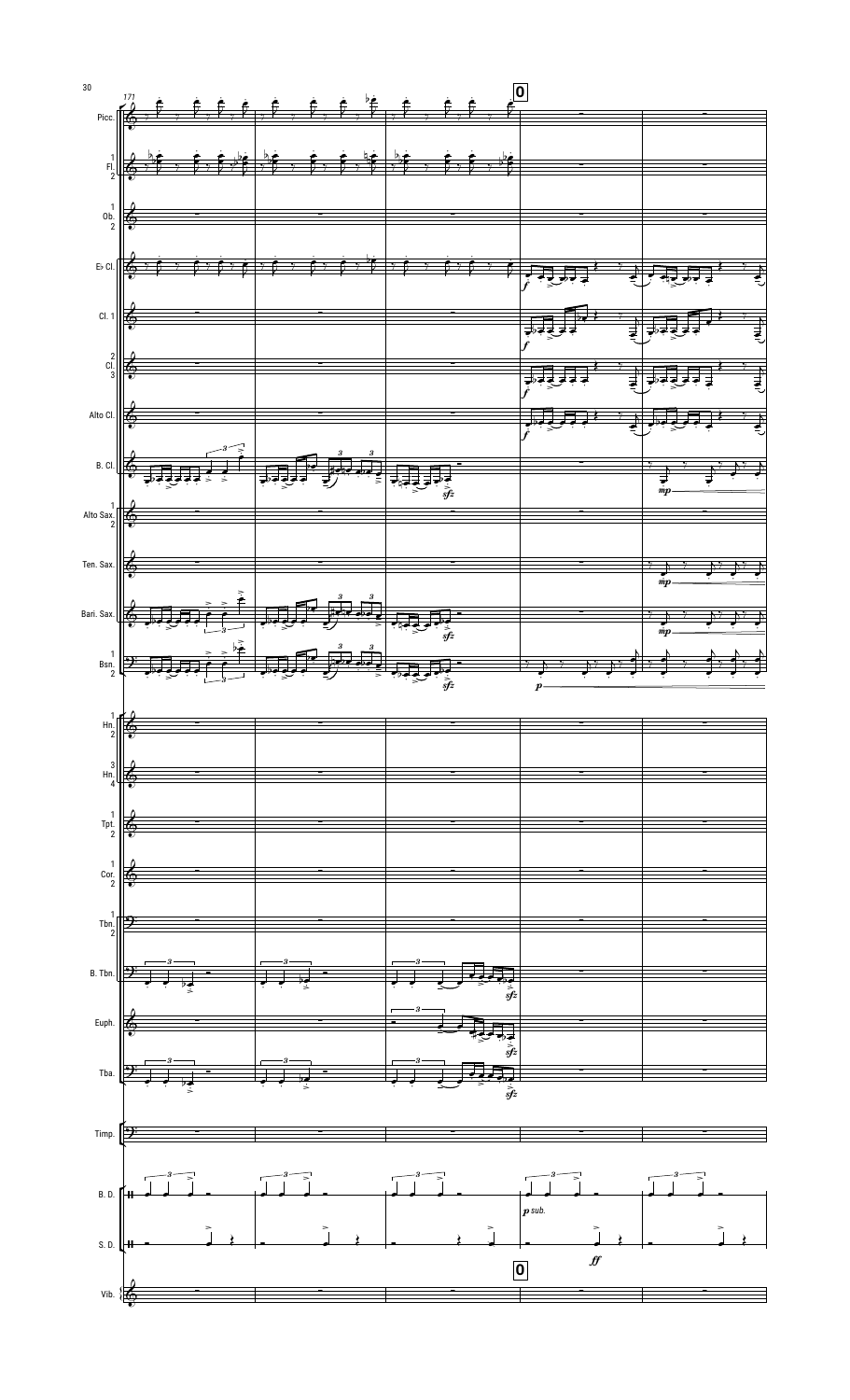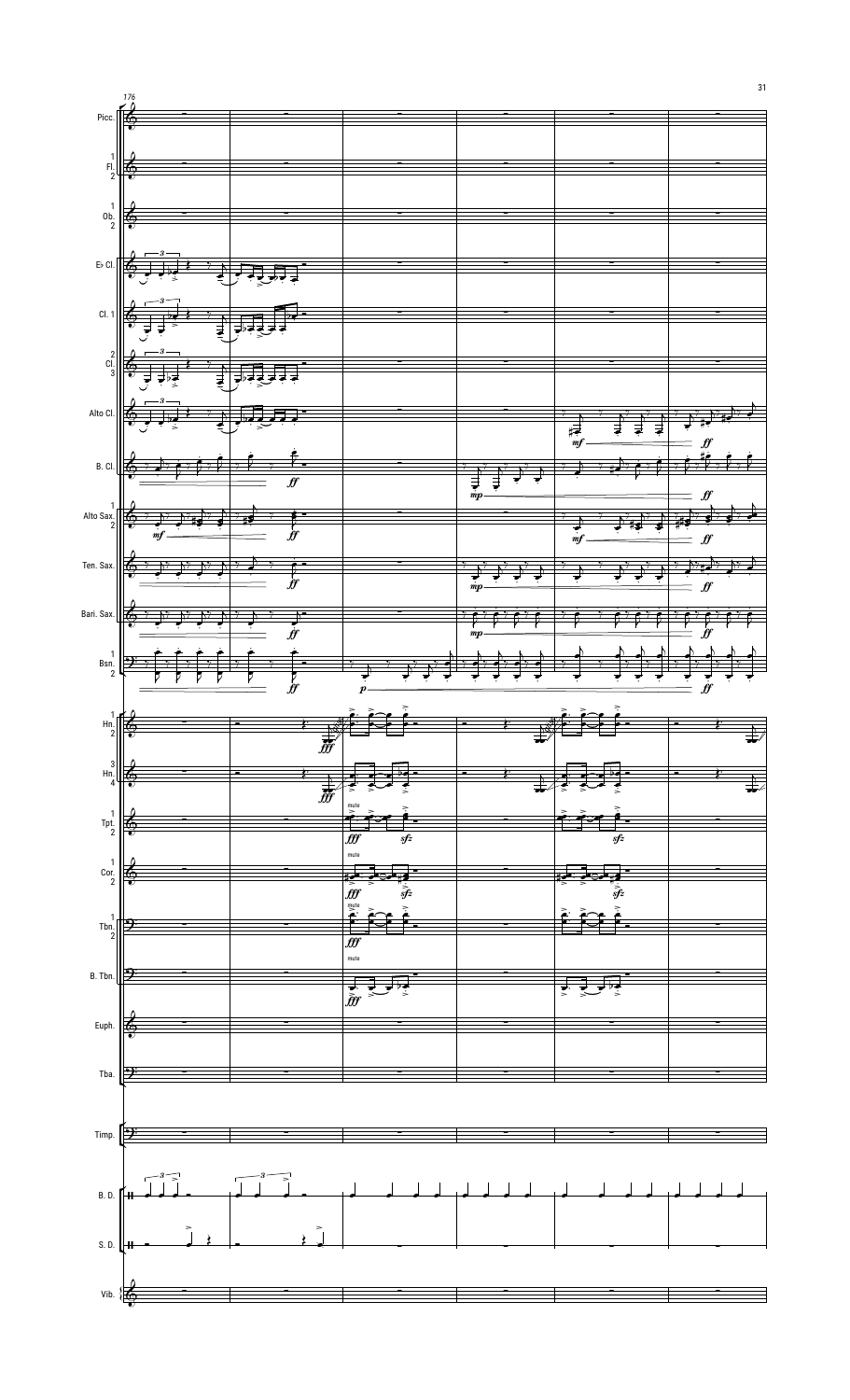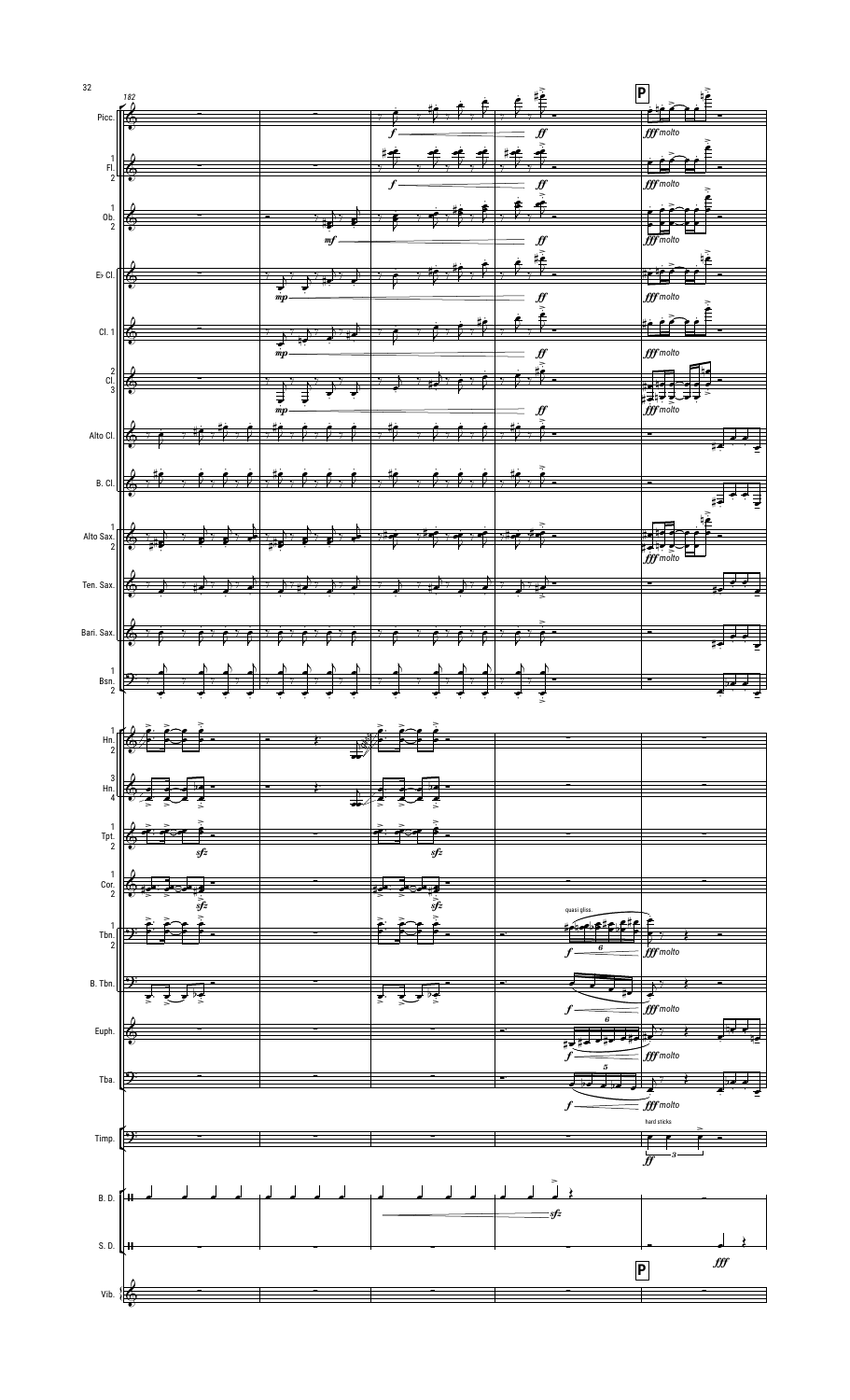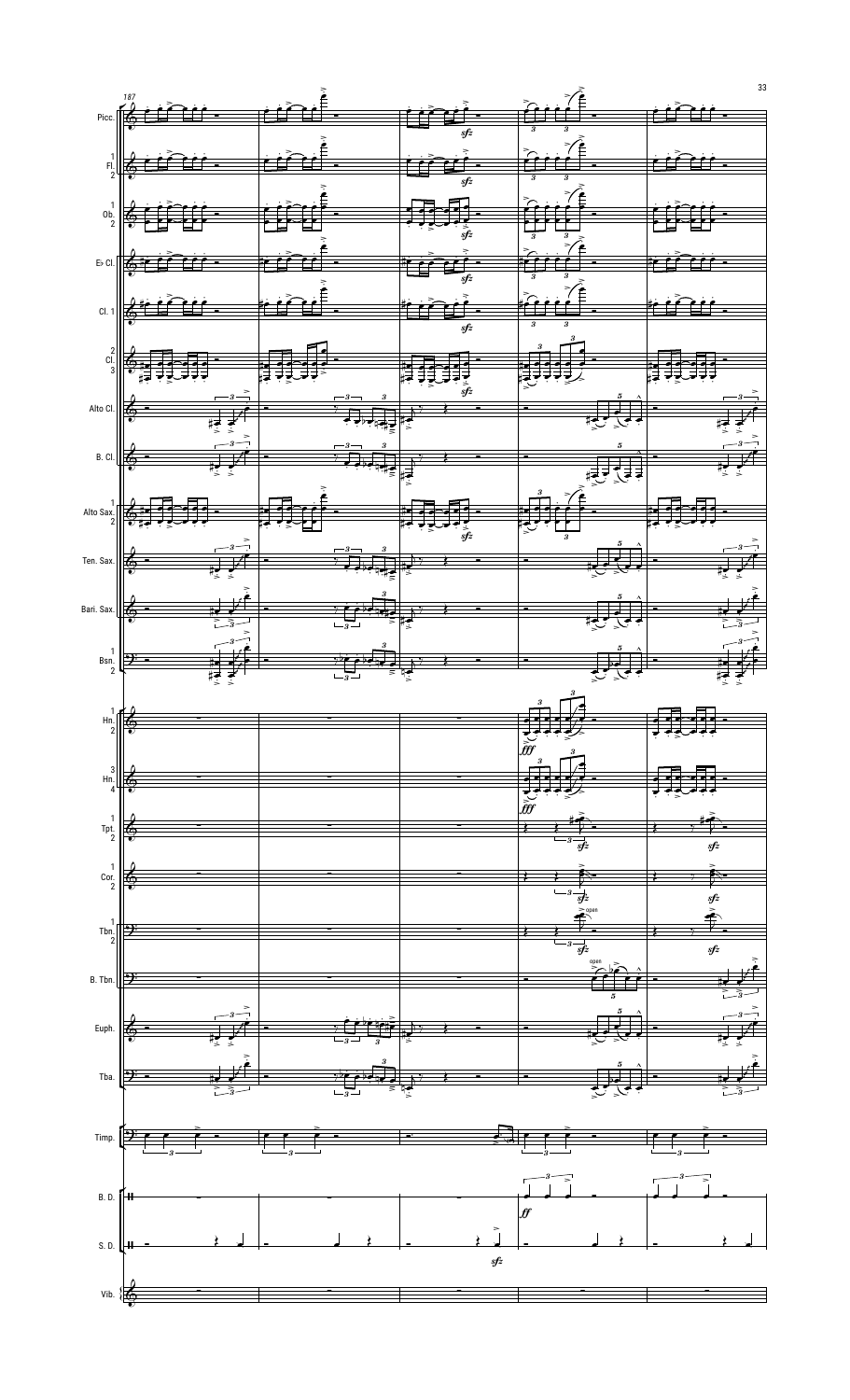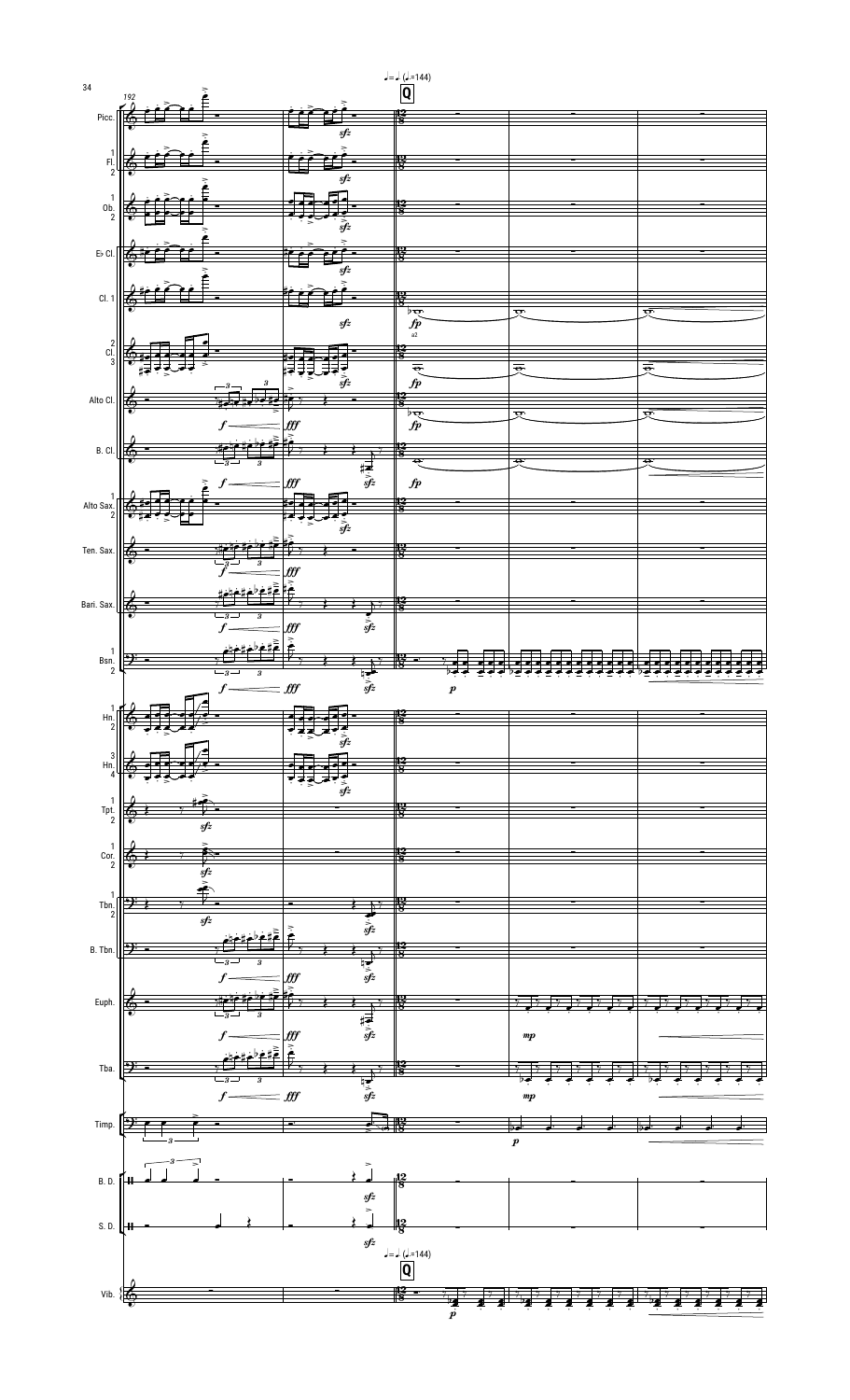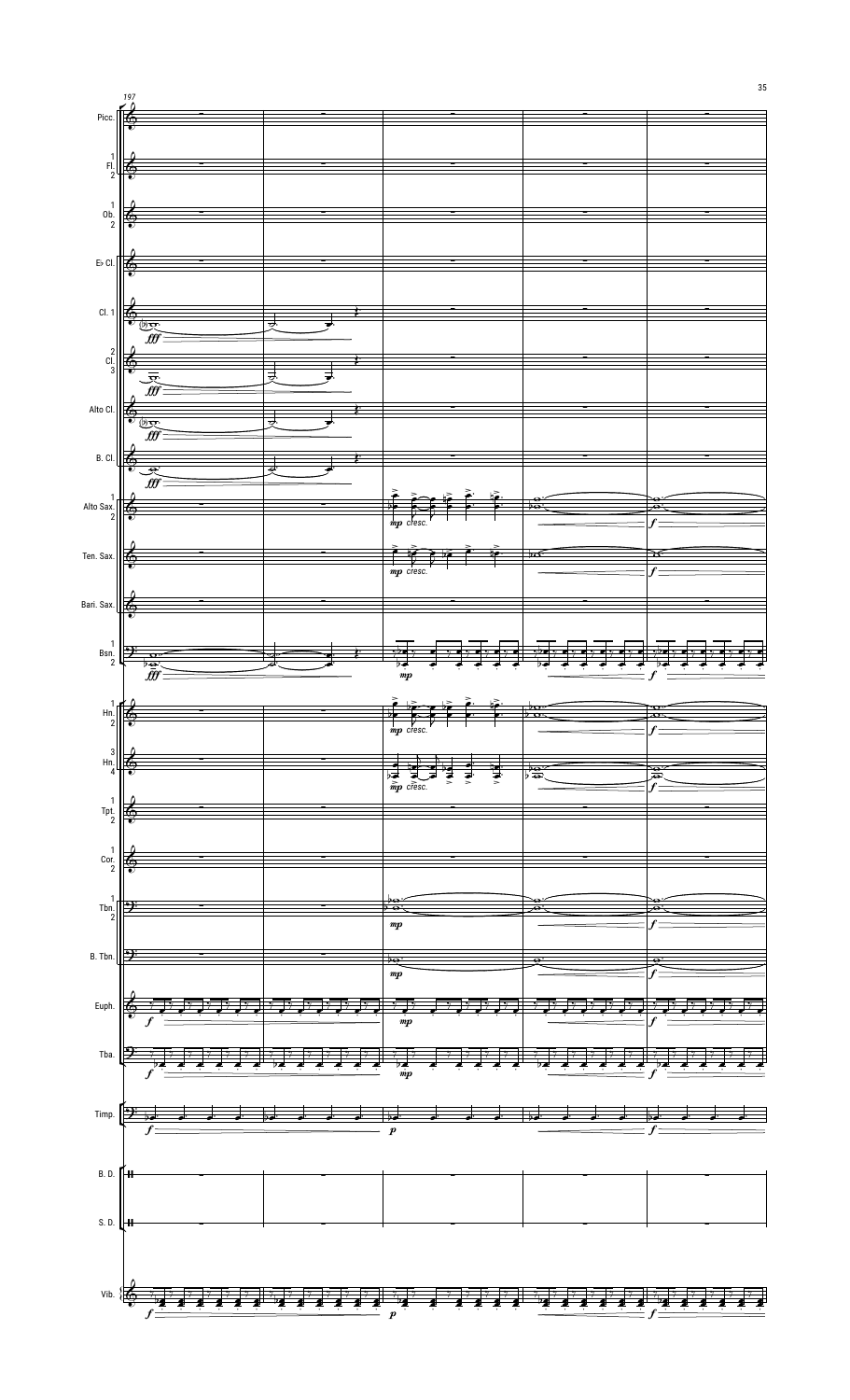![](_page_41_Figure_0.jpeg)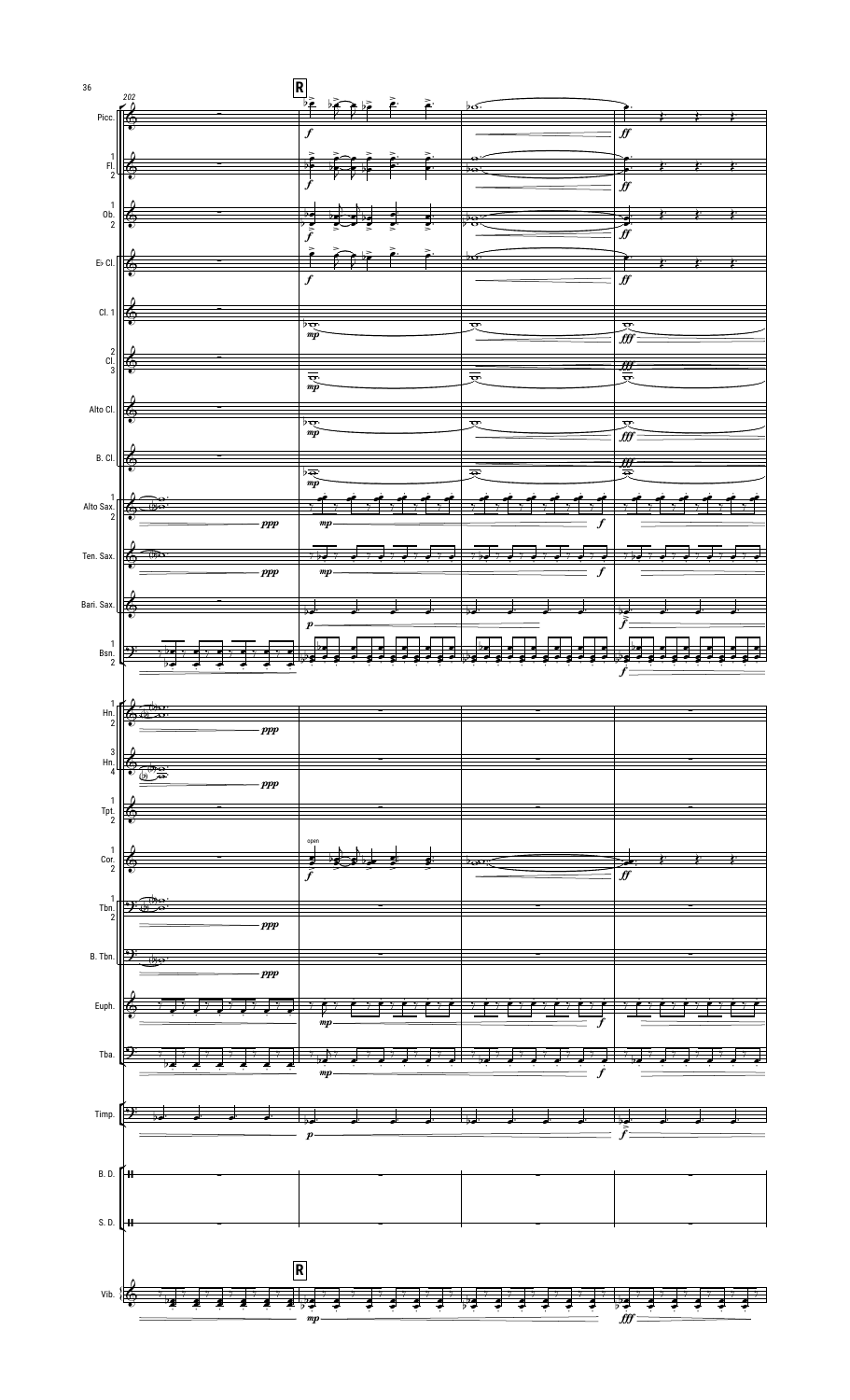![](_page_42_Figure_0.jpeg)